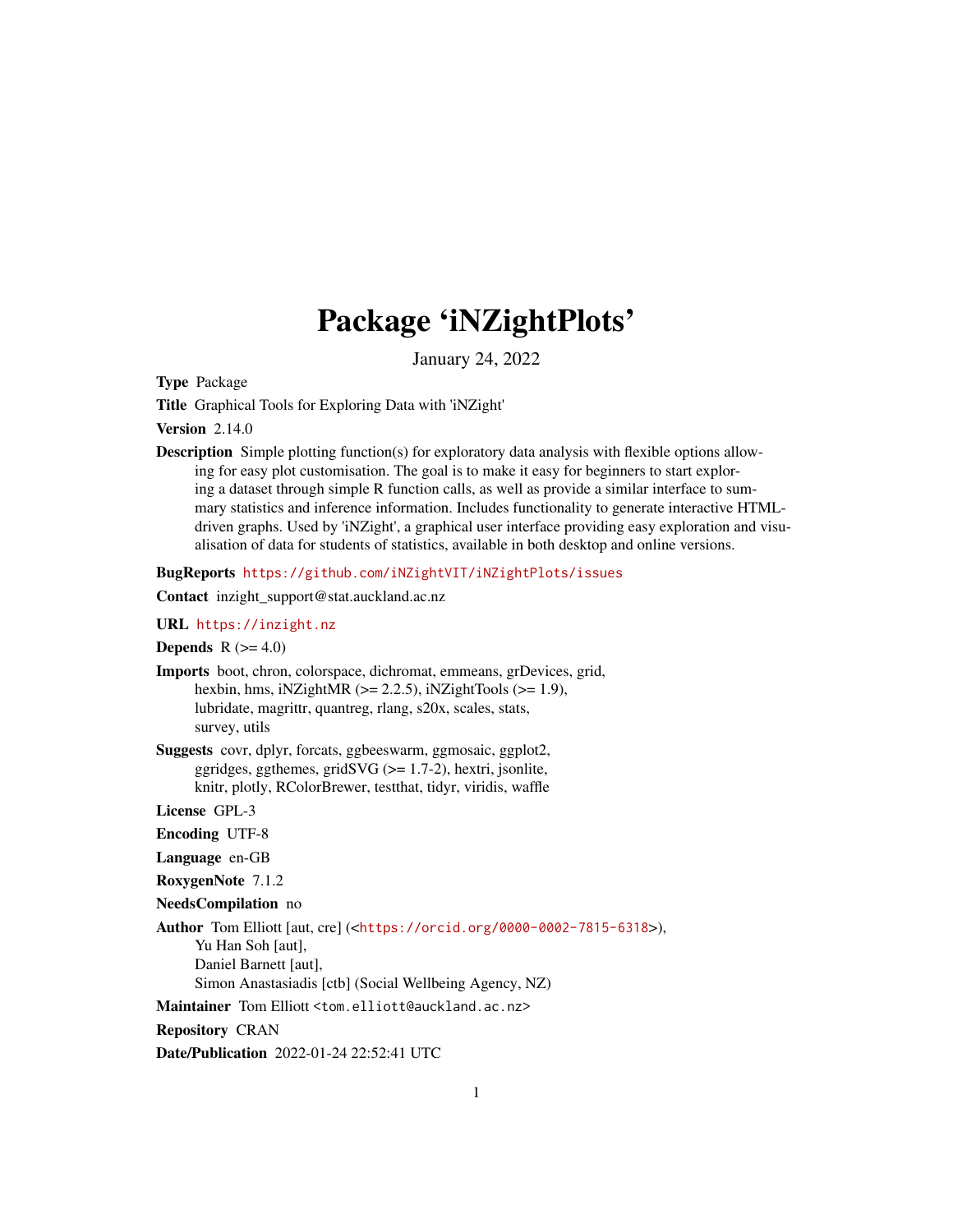# <span id="page-1-0"></span>R topics documented:

| Index | 26                         |
|-------|----------------------------|
|       |                            |
|       |                            |
|       |                            |
|       |                            |
|       |                            |
|       |                            |
|       |                            |
|       |                            |
|       |                            |
|       |                            |
|       |                            |
|       |                            |
|       |                            |
|       |                            |
|       | -6                         |
|       | $\overline{\phantom{0}}$ 5 |
|       |                            |
|       | $\overline{4}$             |
|       | $\overline{\mathbf{3}}$    |
|       |                            |

can.interact *Identify if a plot can be interactive*

# Description

Several iNZightPlots graphs have been enabled with custom interaction, while others make use of the automatic output of 'plotly'. This function returns 'TRUE' if the provided plot has interaction (as determined by iNZight), and 'FALSE' otherwise.

# Usage

```
can.interact(x)
## Default S3 method:
can.interact(x)
## S3 method for class 'inzplotoutput'
can.interact(x)
## S3 method for class 'ggplot'
can.interact(x)
```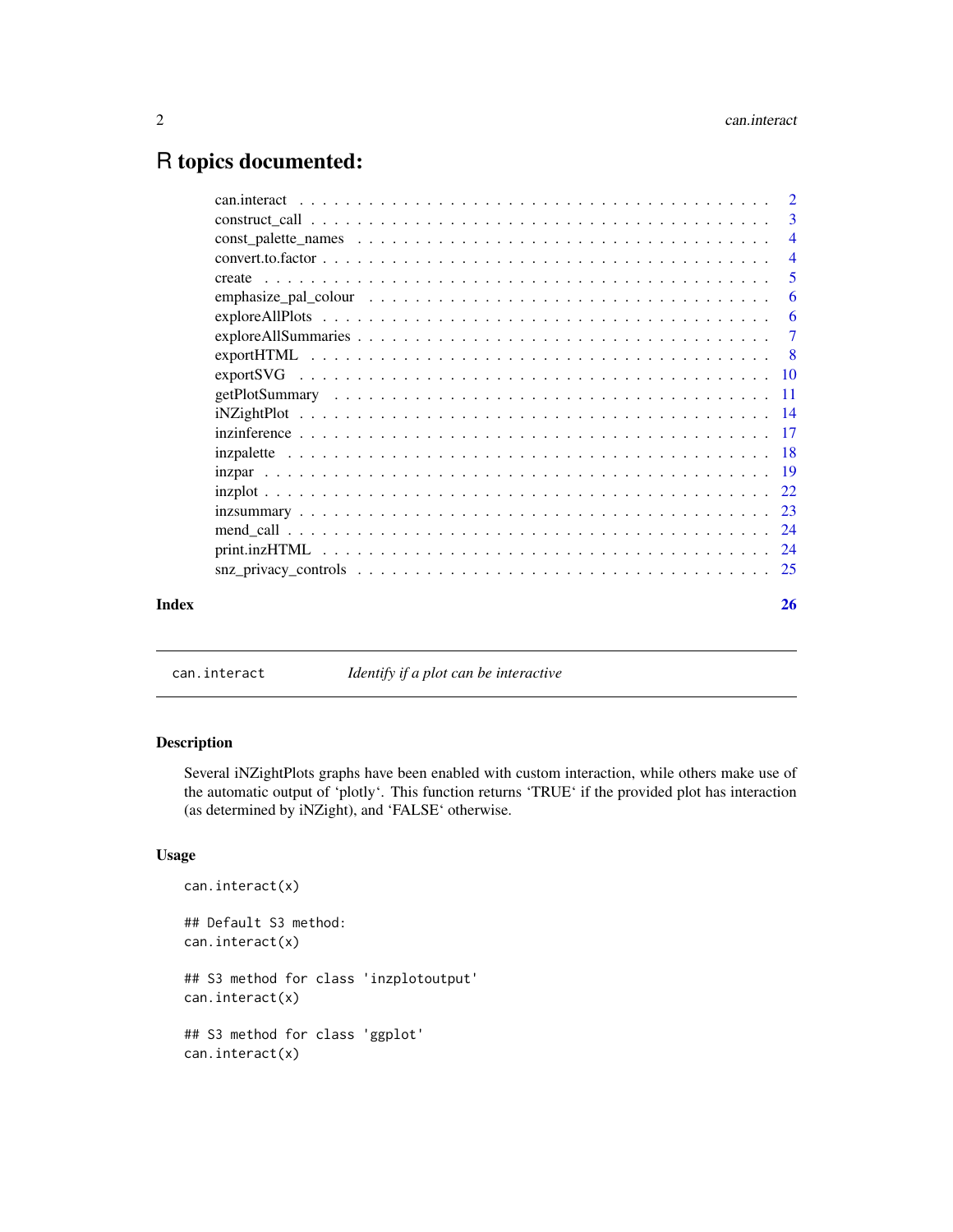# <span id="page-2-0"></span>construct\_call 3

#### Arguments

x a plot object returned from a plotting function

#### **Details**

Not that, while most 'ggplot2' graphs can be passed to 'plotly', and even though we are using plot.ly directly for some of our ggplot2 graphs, we still only return 'TRUE' if the graph was created by one of the packages in the iNZight collection.

#### Value

Logical to identify if there is an interactive version

#### Methods (by class)

- default: Default interaction helper (always returns 'FALSE')
- inzplotoutput: Graphs from 'iNZightPlot()', many of which have interaction enabled, but some do not (for example, hex plots)
- ggplot: Those 'iNZight\*' plotting functions which return a 'ggplot2' object and have been tested to work with plotly will be tagged as such; this is just a helper to check for the necessary attribute.

#### Author(s)

Tom Elliott, Yu Han Soh

#### Examples

```
can.interact(iNZightPlot(Sepal.Length, data = iris))
```
construct\_call *Construct plot call from settings list*

# Description

Construct plot call from settings list

#### Usage

```
construct_call(
  settings,
  vartypes,
  data = quote(.dataset),
  design = quote(.design),
  what = c("plot", "summary", "inference")
)
```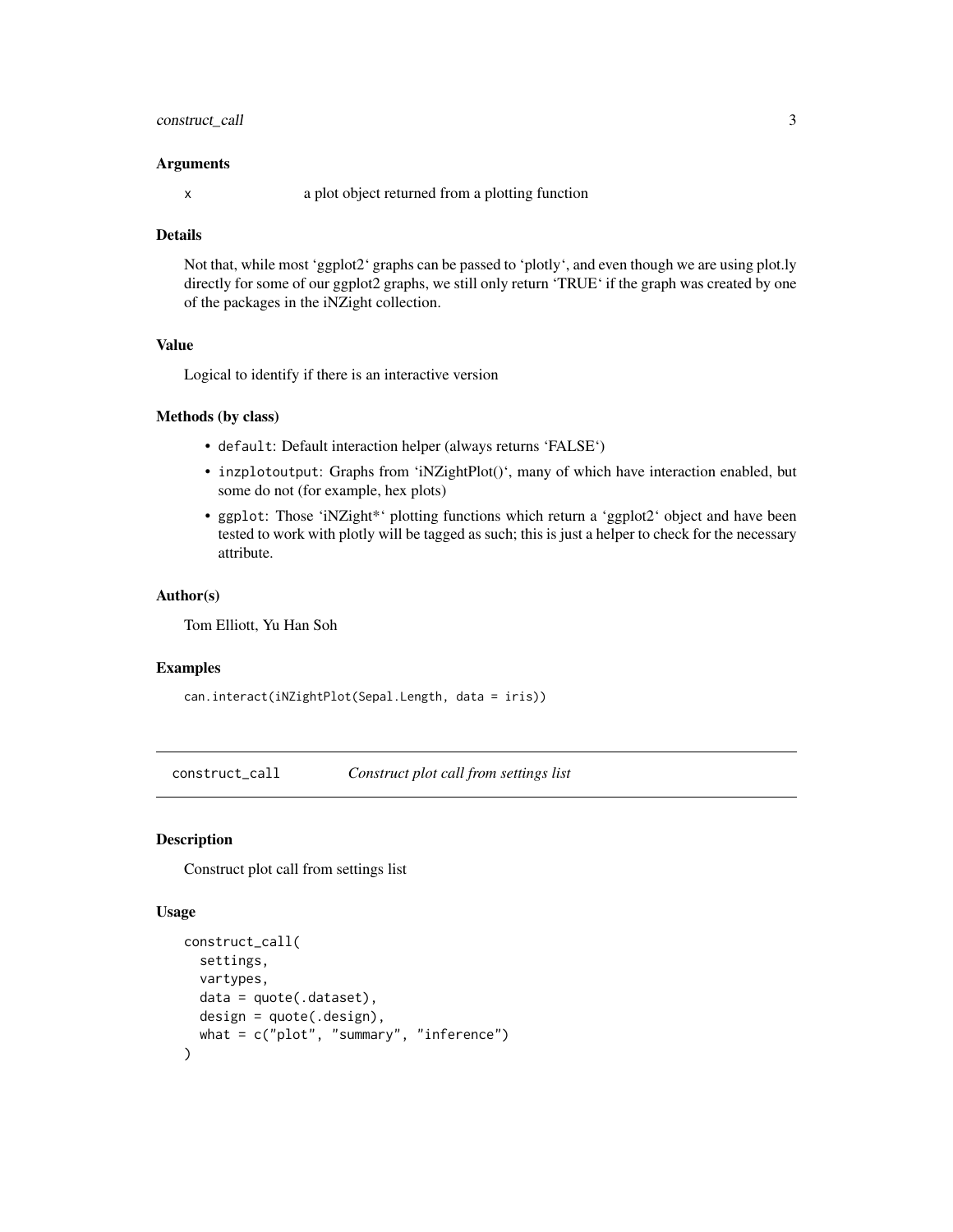# Arguments

| settings | a list of plot settings, similar to inzpar() |
|----------|----------------------------------------------|
| vartypes | a list of variables types (numeric, factor)  |
| data     | a data set to pass to the call               |
| design   | a survey design (can be NULL)                |
| what     | the type of call to produce                  |

#### Value

a plot/summary/inference call

const\_palette\_names *An incorrectly spelled function - deprecated*

# Description

This function was misspelled in earlier versions and has been corrected to cont\_palette\_names, which should be used instead.

# Usage

```
const_palette_names()
```
#### Value

a list of continuous colour palettes

#### See Also

[cont\\_palette\\_names](#page-17-1)

convert.to.factor *Convert to Factor*

# Description

Convert a numeric variable in to a factor with four levels.

# Usage

convert.to.factor(x)

# Arguments

x a numeric vector

<span id="page-3-0"></span>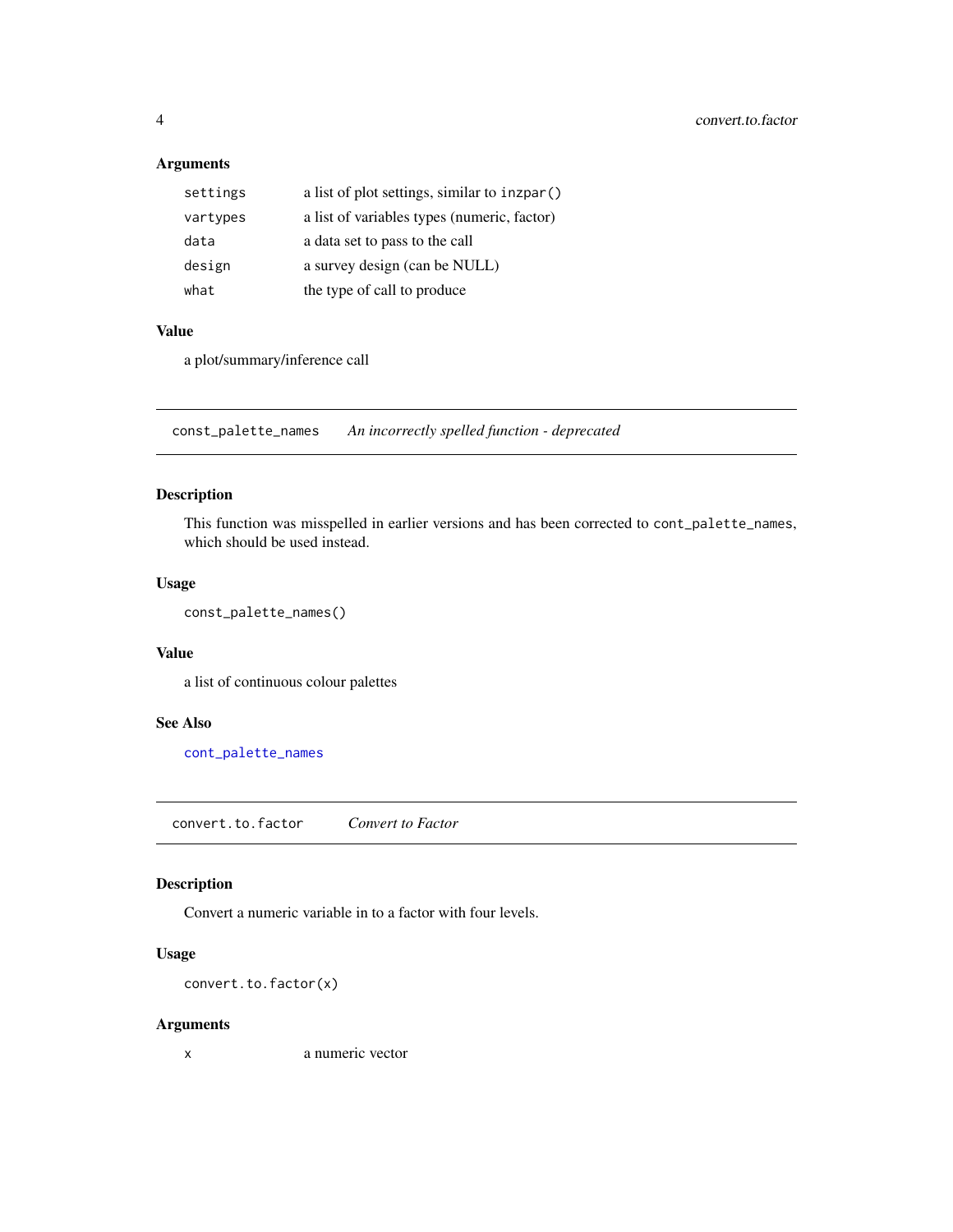#### <span id="page-4-0"></span>create 5

# Value

a factor variable

# Author(s)

Tom Elliott

# Examples

```
f <- convert.to.factor(runif(100, 0, 10))
levels(f)
```
# create *Create plots for iNZight*

# Description

Create a Plot Object

# Usage

create(obj)

# Arguments

obj an object

# Details

This create method is to be used by packages extending 'iNZightPlots', and should not be used by users. The resulting object should have an associated plot method.

#### Value

an iNZight plot object with class determined by data type

# Author(s)

Tom Elliott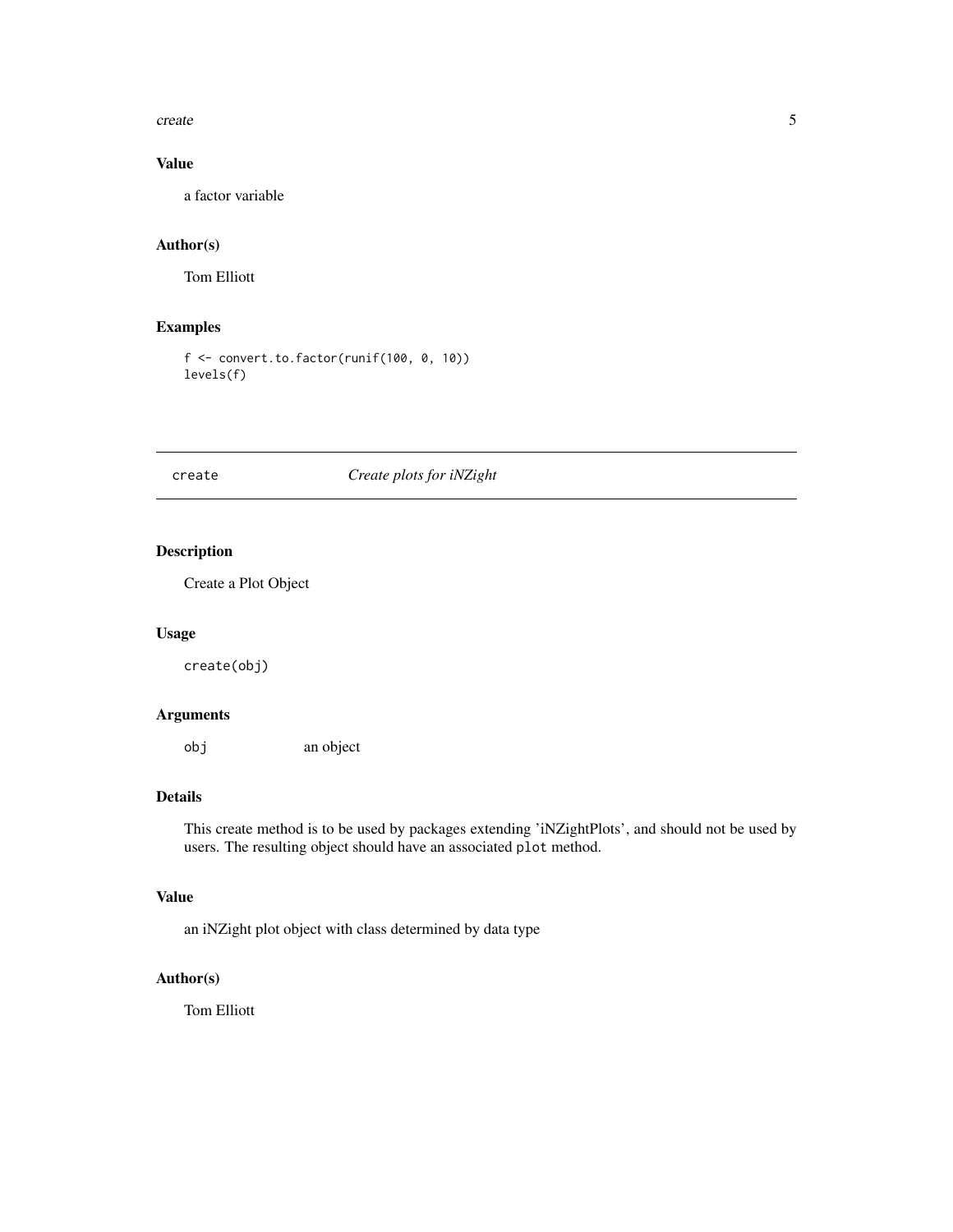<span id="page-5-0"></span>emphasize\_pal\_colour *Emphasize a level or interval of a colour palette*

# Description

Emphasize a level or interval of a colour palette

# Usage

```
emphasize_pal_colour(n, k, cat = TRUE, ncat = 5, fn)
```
#### Arguments

|      | the number of colours to draw from the palette         |
|------|--------------------------------------------------------|
|      | the index of the colour to emphasize                   |
| cat  | logical indicator if palette is categorical or numeric |
| ncat | the number of intervals to use for continuous palettes |
| fn   | the colour palette function to use                     |

#### Value

a colour palette, with one level emphasized (or range for numeric)

#### Author(s)

Tom Elliott

### Examples

```
pal <- inzpalette("bright")
plot(1:5, pch = 19, col = emphasize_pal_colour(5, 2, fn = pal))
```
exploreAllPlots *Explore all Univariate Plots*

# Description

Allows easy viewing of every variable in the data set. The user will be prompted to see the next variable.

#### Usage

exploreAllPlots(data)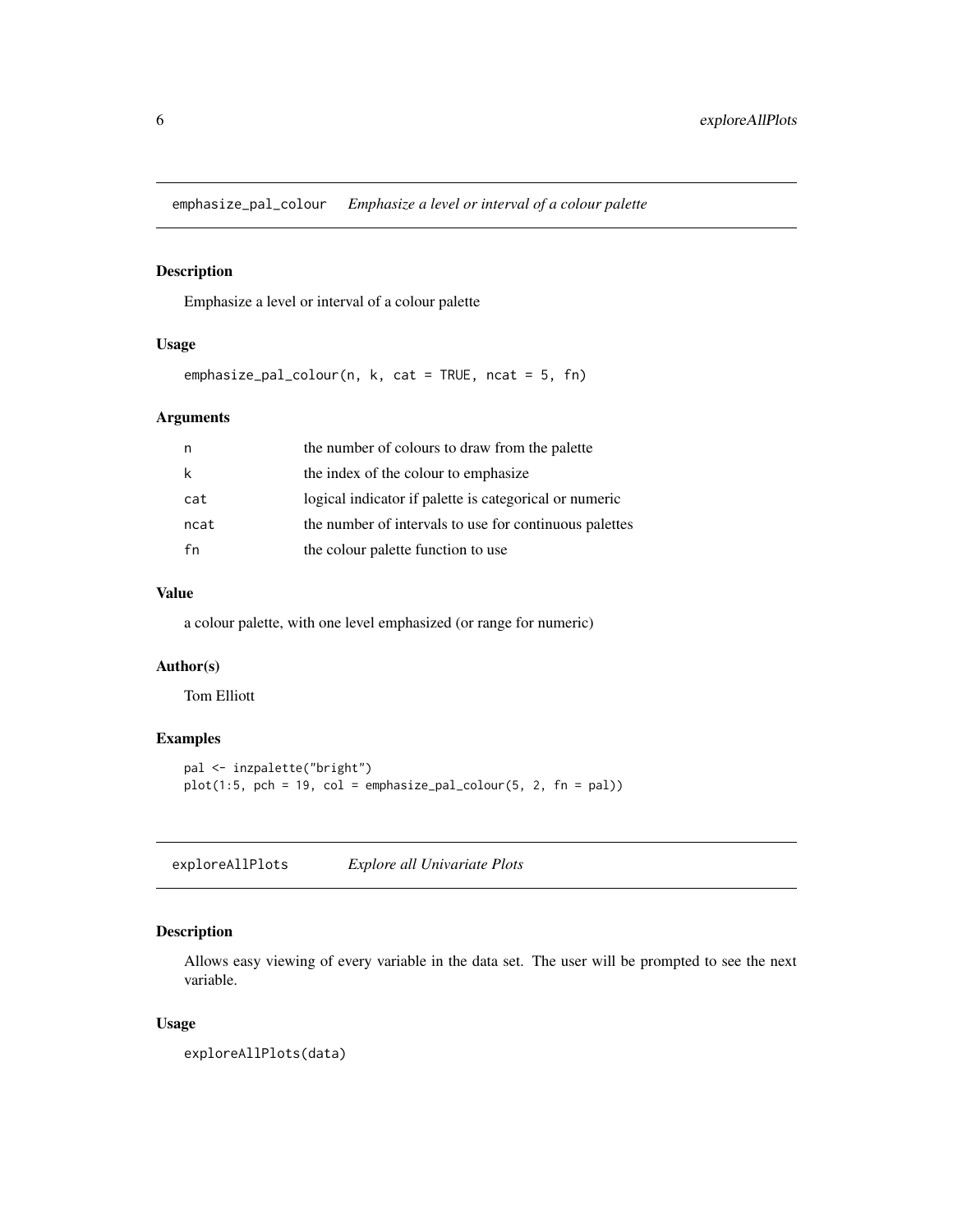# <span id="page-6-0"></span>exploreAllSummaries 7

# Arguments

data a data frame

#### Author(s)

Tom Elliott

# Examples

```
if (interactive())
    exploreAllPlots(iris)
```
exploreAllSummaries *Explore all Univariate Summaries*

## Description

Allows easy access to a summary for every variable in the data set.

# Usage

```
exploreAllSummaries(data, ...)
```
## S3 method for class 'allSummaries'  $print(x, \ldots)$ 

# Arguments

| data     | a data set                                      |
|----------|-------------------------------------------------|
| $\cdots$ | additional arguments passed to getPlotSummary() |
| X        | an allSummaries object                          |

# Value

allSummaries object, a concatenation of summaries from all variables

# Methods (by generic)

• print: print method for allSummaries object

# Author(s)

Tom Elliott

## Examples

exploreAllSummaries(iris)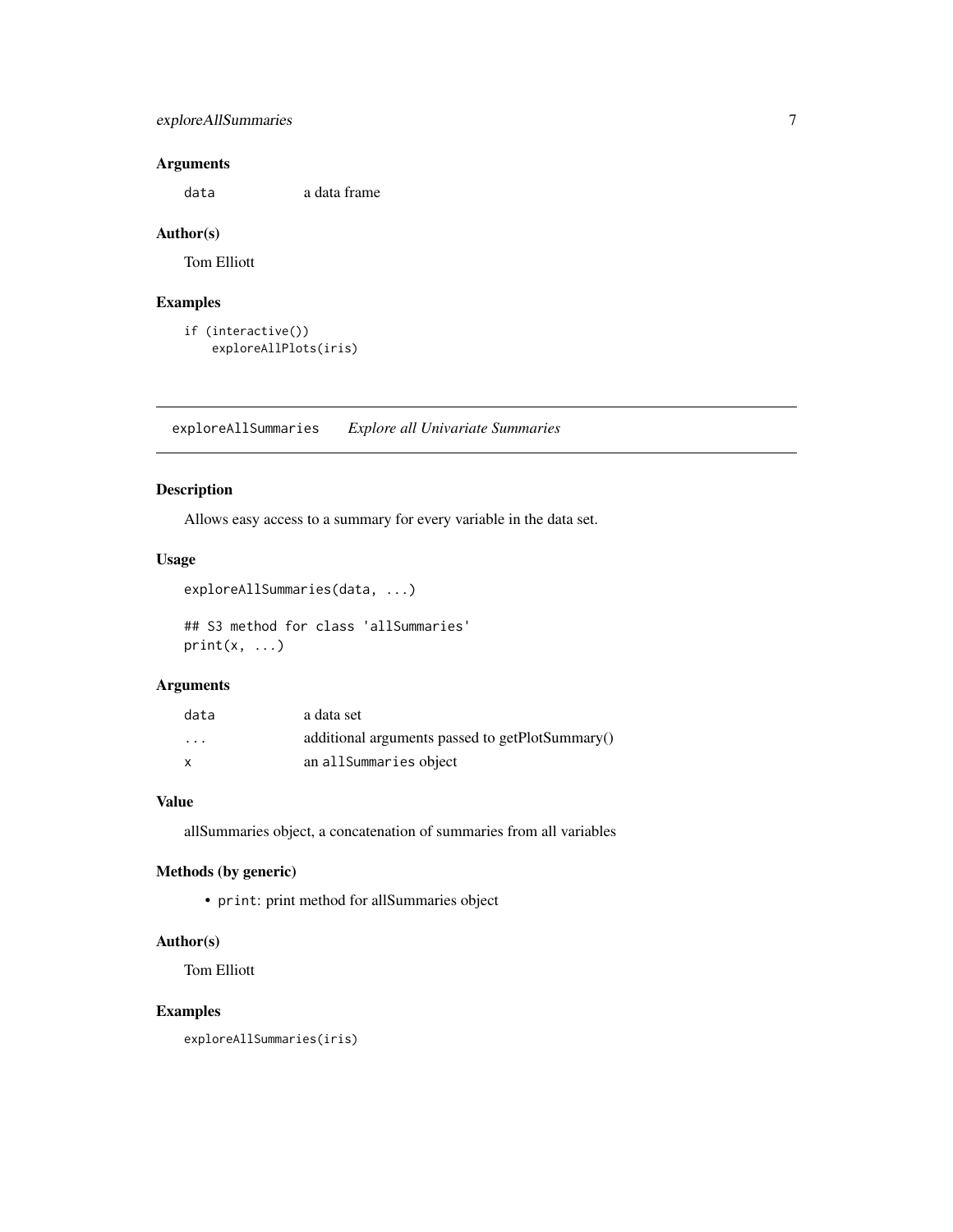<span id="page-7-0"></span>

exportHTML is designed to export the iNZight plot as a dynamic, interactive HTML page. Currently only handles single panel plots. Coloured hex plots are currently not available yet.

#### Usage

```
exportHTML(
 x,
 file = file.path(dir, "index.html"),
 data,
 local = FALSE,
 dir = tempdir(),extra.vars,
  ...
)
## S3 method for class '`function`'
exportHTML(
 x,
 file = file.path(dir, "index.html"),
 data = NULL,local = FALSE,
 dir = tempdir(),extra.vars = NULL,
 width = dev.size()[1],
 height = dev.size() [2],...
\mathcal{L}## S3 method for class 'ggplot'
exportHTML(
 x,
 file = file.path(dir, "index.html"),
 data = NULL,local = FALSE,
 dir = tempdir(),extra.vars = NULL,
 mapObj,
  ...
)
## S3 method for class 'inzplotoutput'
exportHTML(
```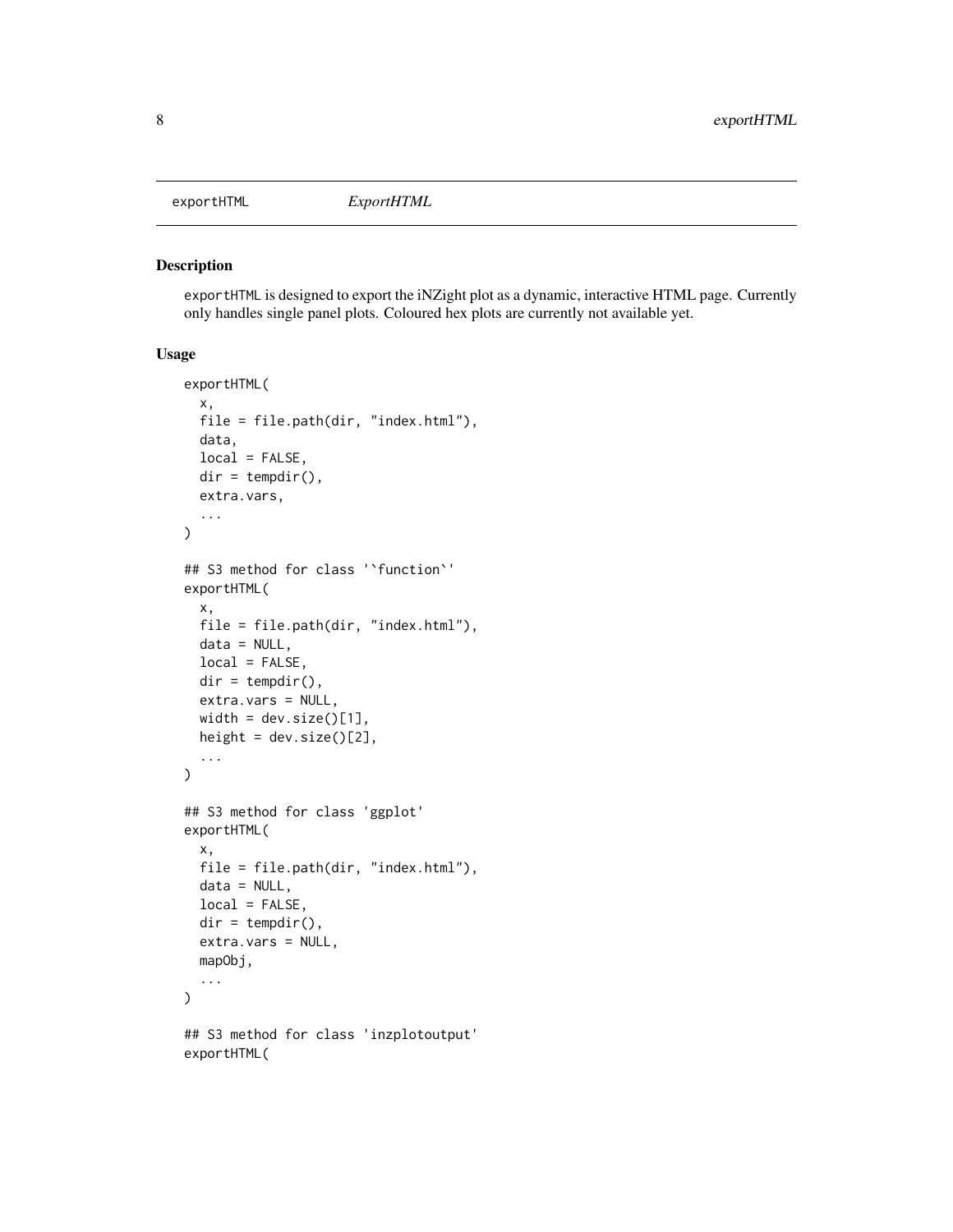# exportHTML 9

```
x,
  file = file.path(dir, "index.html"),
  data = NULL,local = FALSE,
  dir = tempdir(),extra.vars = NULL,
  ...
\mathcal{L}
```
#### Arguments

| x          | An iNZight plot object that captures iNZight environment                                                                          |
|------------|-----------------------------------------------------------------------------------------------------------------------------------|
| file       | Name of temporary HTML file generated (defaults to 'index.html' in a tempo-<br>rary directory, or other as specified using 'dir') |
| data       | dataset/dataframe that you wish to investigate and export more variables from                                                     |
| local      | Logical for creating local files for offline use (default to false)                                                               |
| dir        | A directory to store the file and output                                                                                          |
| extra.vars | extra variables specified by the user to be exported                                                                              |
| .          | extra arguments                                                                                                                   |
| width      | the desired width of the SVG plot                                                                                                 |
| height     | the desired height of the SVG plot                                                                                                |
| mapObj     | iNZightMap object (from iNZightMaps)                                                                                              |
|            |                                                                                                                                   |

#### Value

an inzHTML object consisting of a link to an HTML rendering of x with filename file, which can be loaded in the browser (for example using browseURL, or calling the print() method of the returned object.

#### Methods (by class)

- function: method for an iNZightPlot-generating function
- ggplot: method for iNZightMaps or other supported ggplot graphs
- inzplotoutput: method for output from iNZightPlot

#### Author(s)

Yu Han Soh

# Examples

```
## Not run:
x <- iNZightPlot(Petal.Width, Petal.Length, data = iris, colby = Species)
exportHTML(x, "index.html")
#to export more variables for scatterplots:
exportHTML(x, "index.html", data = iris, extra.vars = c("Sepal.Length", "Sepal.Width"))
```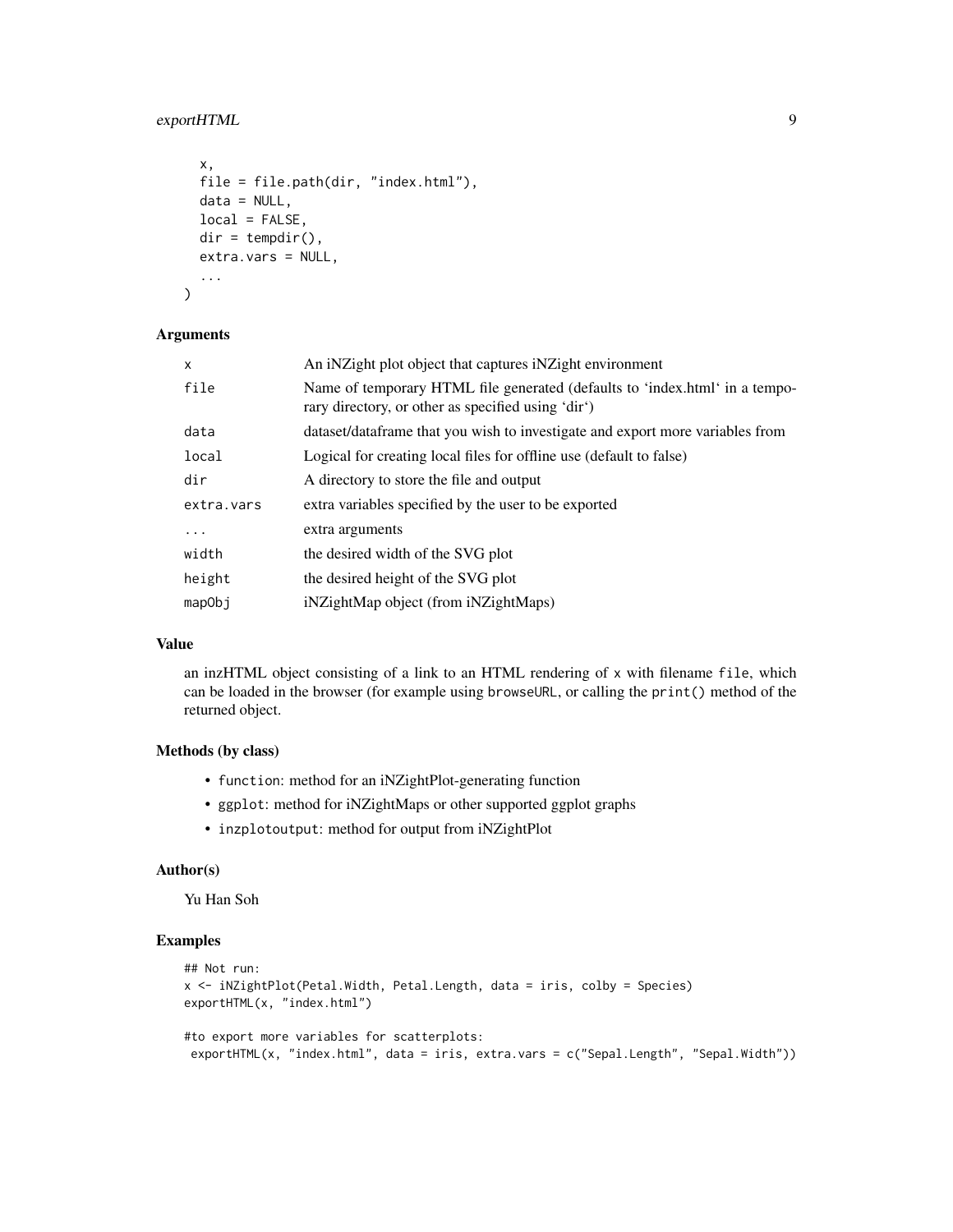<span id="page-9-0"></span>## End(Not run)

exportSVG *Export iNZightPlots as an SVG*

# Description

exportSVG is designed to export the iNZight plot as a temporary SVG that is opened in a web browser. The iNZightPlot must be drawn to a graphics device before exporting can occur.

#### Usage

```
exportSVG(x, file = tempfile(fileext = ".svg"), \dots)
## S3 method for class '`function`'
exportSVG(
 x,
 file = tempfile(fileext = ".svg"),
 width = dev.size()[1],
 height = dev.size() [2],
  ...
\mathcal{L}## S3 method for class 'inzplotoutput'
exportsVG(x, file = template(fileext = ".svg"), ...)
```
# Arguments

| x                       | in interest in a interest in the explorer in interest in the interest in interest in the interest in interest in the interest in the interest in the interest in the interest in the interest in the interest in the interest |
|-------------------------|-------------------------------------------------------------------------------------------------------------------------------------------------------------------------------------------------------------------------------|
| file                    | Name of temporary svg file generated (by default: 'inzightplot.svg')                                                                                                                                                          |
| $\cdot$ $\cdot$ $\cdot$ | additional arguments                                                                                                                                                                                                          |
| width                   | the width of the plot device                                                                                                                                                                                                  |
| height                  | the height of the plot device                                                                                                                                                                                                 |

### Value

Opens up an SVG file of x with filename file in a web browser

# Methods (by class)

- function: method for functions
- inzplotoutput: method for an existing plot object

#### Author(s)

Yu Han Soh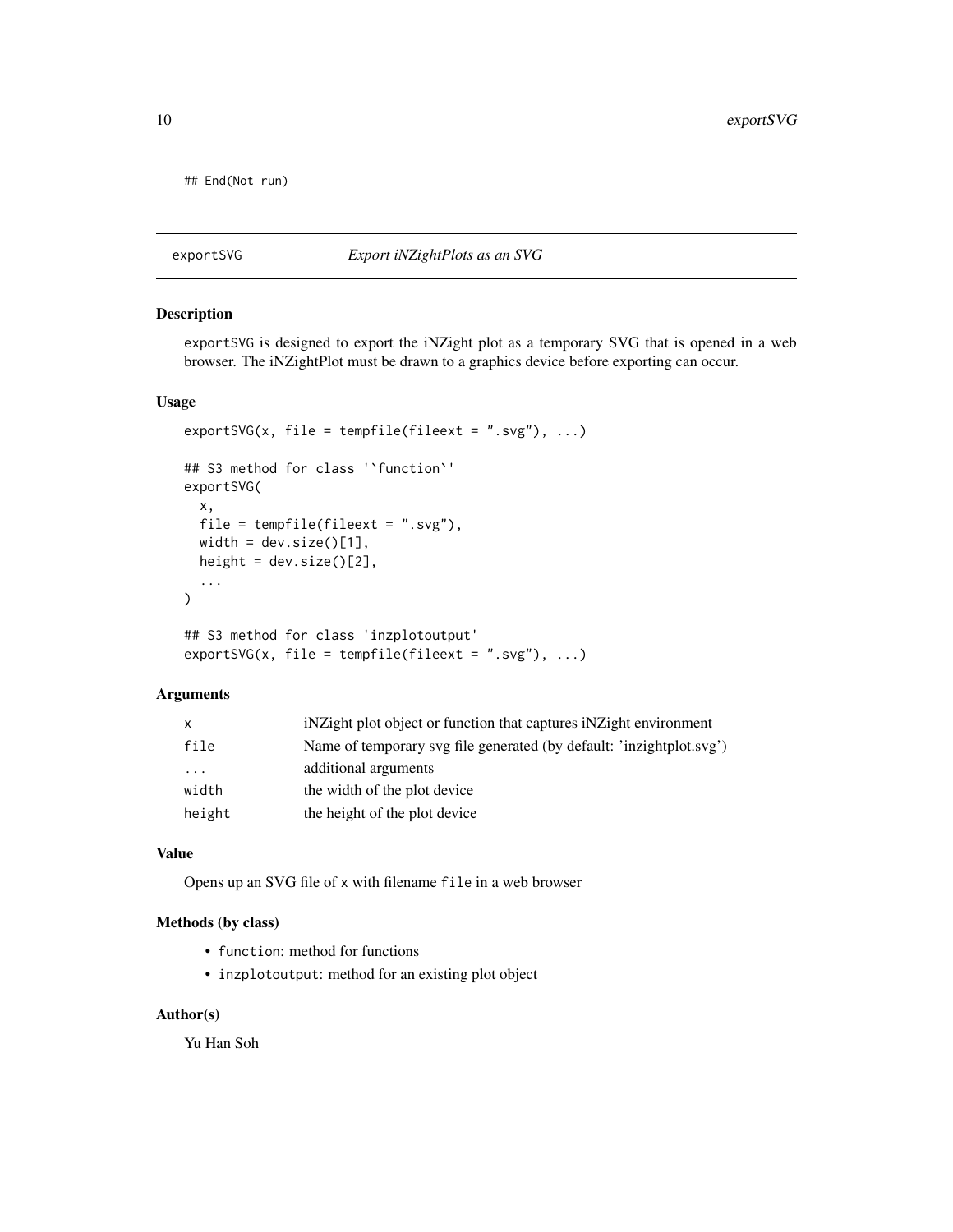<span id="page-10-0"></span>

Generate summary or inference information for an iNZight plot

#### Usage

```
getPlotSummary(
 x,
 y = NULL,g1 = NULL,g1.level = NULL,
 g2 = NULL,g2.level = NULL,varnames = list(),
  colby = NULL,
  sizeby = NULL,
  data = NULL,design = NULL,
  freq = NULL,missing.info = TRUE,
  inzpars = inzpar(),
  summary.type = "summary",
  table.direction = c("horizontal", "vertical"),
  hypothesis.value = 0,
  hypothesis.alt = c("two.sided", "less", "greater"),
  hypothesis.var.equals = FALSE,hypothesis.use.exact = FALSE,
  hypothesis.test = c("default", "t.test", "anova", "chi2", "proportion"),
  hypothesis.simulated.p.value = FALSE,
 hypothesis = list(value = hypothesis.value, alternative = match.arg(hypothesis.alt),
    var.equal = hypothesis.var.equal, use.exact = hypothesis.use.exact, test =
  match.arg(hypothesis.test), simulated.p.value = hypothesis.simulated.p.value),
  survey.options = list(),
 width = 100,
 epi.out = FALSE,privacy_controls = NULL,
  ...,
 env = parent.frame()
)
```
#### Arguments

x a vector (numeric or factor), or the name of a column in the supplied data or design object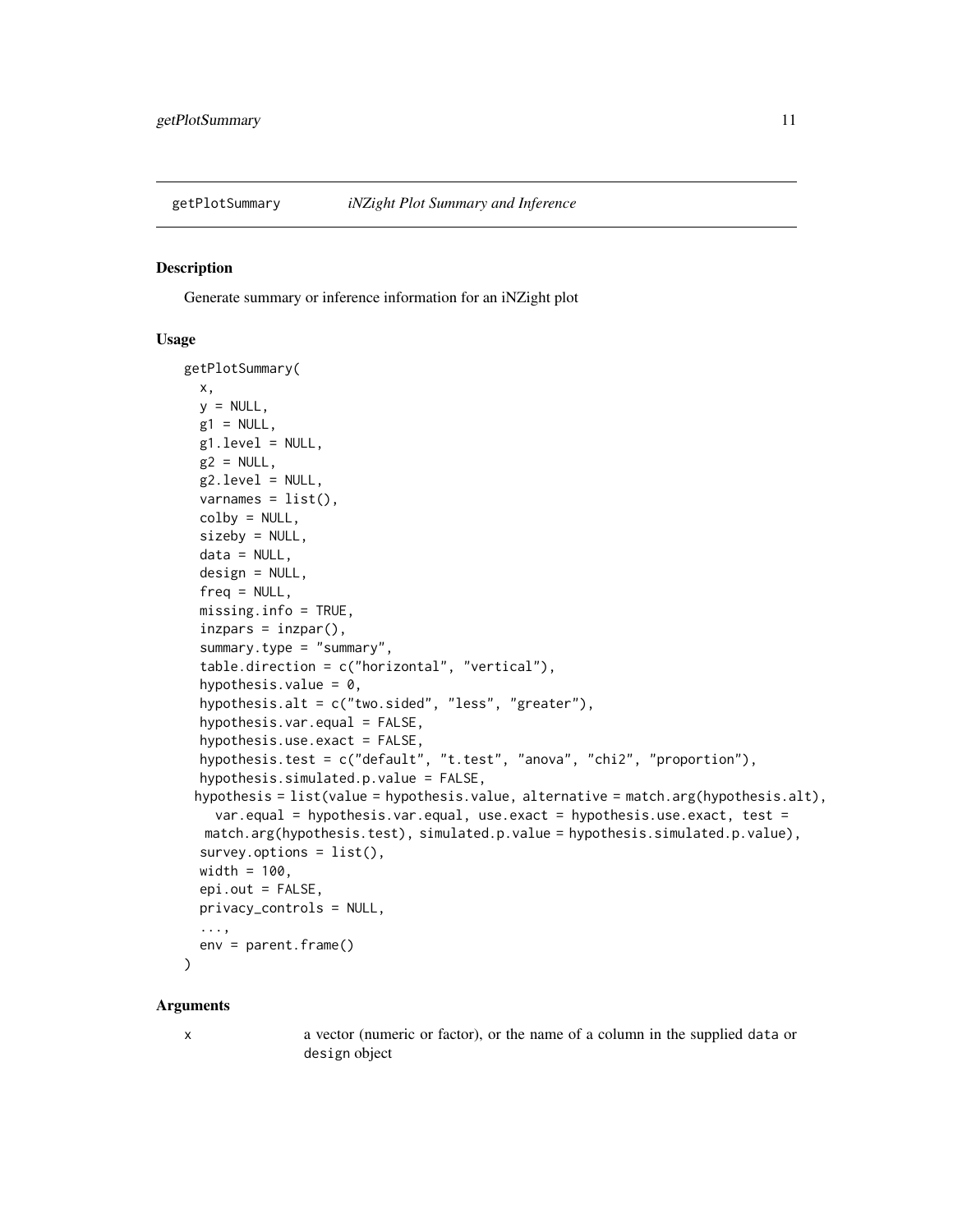| У                                                                                      | a vector (numeric or factor), or the name of a column in the supplied data or<br>design object                                                                                                      |  |
|----------------------------------------------------------------------------------------|-----------------------------------------------------------------------------------------------------------------------------------------------------------------------------------------------------|--|
| g1                                                                                     | a vector (numeric or factor), or the name of a column in the supplied data or<br>design object. This variable acts as a subsetting variable.                                                        |  |
| g1.level                                                                               | the name (or numeric position) of the level of g1 that will be used instead of the<br>entire data set                                                                                               |  |
| g <sub>2</sub>                                                                         | a vector (numeric or factor), or the name of a column in the supplied data or<br>design object. This variable acts as a subsetting variable, similar to g1                                          |  |
| g2.level                                                                               | same as g1. level, however takes the additional value "_MULTI", which pro-<br>duces a matrix of g1 by g2                                                                                            |  |
| varnames                                                                               | a list of variable names, with the list named using the appropriate arguments<br>$(i.e., list(x = "height", g1 = "gender"))$                                                                        |  |
| colby                                                                                  | the name of a variable (numeric or factor) to colour points by. In the case of a<br>numeric variable, a continuous colour scale is used, otherwise each level of the<br>factor is assigned a colour |  |
| sizeby                                                                                 | the name of a (numeric) variable, which controls the size of points                                                                                                                                 |  |
| data                                                                                   | the name of a data set                                                                                                                                                                              |  |
| design                                                                                 | the name of a survey object, obtained from the survey package                                                                                                                                       |  |
| freq                                                                                   | the name of a frequency variable if the data are frequencies                                                                                                                                        |  |
| missing.info                                                                           | logical, if TRUE, information regarding missingness is displayed in the plot                                                                                                                        |  |
| inzpars                                                                                | allows specification of iNZight plotting parameters over multiple plots                                                                                                                             |  |
| summary.type<br>table.direction                                                        | one of "summary" or "inference"                                                                                                                                                                     |  |
|                                                                                        | one of 'horizontal' (default) or 'vertical' (useful for many categories)                                                                                                                            |  |
| hypothesis.value                                                                       |                                                                                                                                                                                                     |  |
|                                                                                        | H0 value for hypothesis test                                                                                                                                                                        |  |
| hypothesis.var.equal                                                                   | hypothesis.alt alternative hypothesis $(!=, <, >)$                                                                                                                                                  |  |
|                                                                                        | use equal variance assumption for t-test?                                                                                                                                                           |  |
| hypothesis.use.exact                                                                   |                                                                                                                                                                                                     |  |
|                                                                                        | logical, if TRUE the exact p-value will be calculated (if applicable)                                                                                                                               |  |
| hypothesis.test                                                                        |                                                                                                                                                                                                     |  |
|                                                                                        | in some cases (currently just two-samples) can perform multiple tests (t-test or<br>ANOVA)                                                                                                          |  |
| hypothesis.simulated.p.value<br>also calculate (where available) the simulated p-value |                                                                                                                                                                                                     |  |
| hypothesis                                                                             | either NULL for no test, or missing (in which case above arguments are used)                                                                                                                        |  |
| survey.options                                                                         | additional options passed to survey methods                                                                                                                                                         |  |
| width                                                                                  | width for the output, default is 100 characters                                                                                                                                                     |  |
| epi.out                                                                                | logical, if TRUE, then odds/rate ratios and rate differences are printed when ap-<br>propriate (y with 2 levels)                                                                                    |  |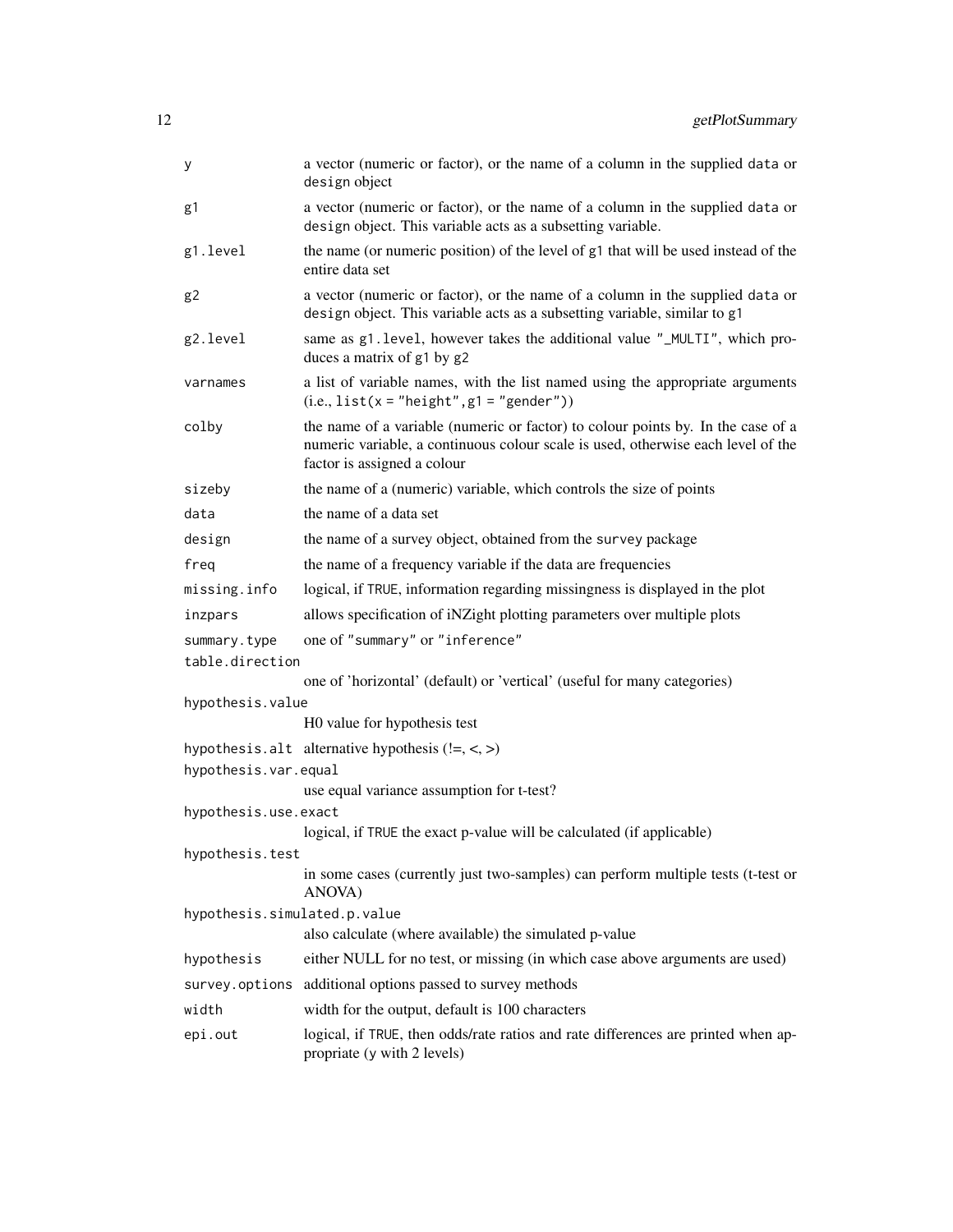# getPlotSummary 13

| privacy_controls |                                                                                                                  |
|------------------|------------------------------------------------------------------------------------------------------------------|
|                  | optional, pass in confidentialisation and privacy controls (e.g., random rounding,<br>suppression) for microdata |
| $\cdots$         | additional arguments, see inzpar                                                                                 |
| env              | compatibility argument                                                                                           |

# Details

Works much the same as iNZightPlot

# Value

an inzight.plotsummary object with a print method

#### Author(s)

Tom Elliott

# Examples

```
getPlotSummary(Species, data = iris)
getPlotSummary(Species, data = iris,
    summary.type = "inference", inference.type = "conf")
# perform hypothesis testing
getPlotSummary(Sepal.Length, data = iris,
    summary.type = "inference", inference.type = "conf",
   hypothesis.value = 5)
# if you prefer a formula interface
inzsummary(Sepal.Length ~ Species, data = iris)
inzinference(Sepal.Length ~ Species, data = iris)
## confidentialisation and privacy controls
# random rounding and suppression:
HairEyeColor_df <- as.data.frame(HairEyeColor)
inzsummary(Hair ~ Eye, data = HairEyeColor_df, freq = Freq)
inzsummary(Hair ~ Eye, data = HairEyeColor_df, freq = Freq,privacy_controls = list(
       rounding = "RR3",
       suppression = 10
   )
)
```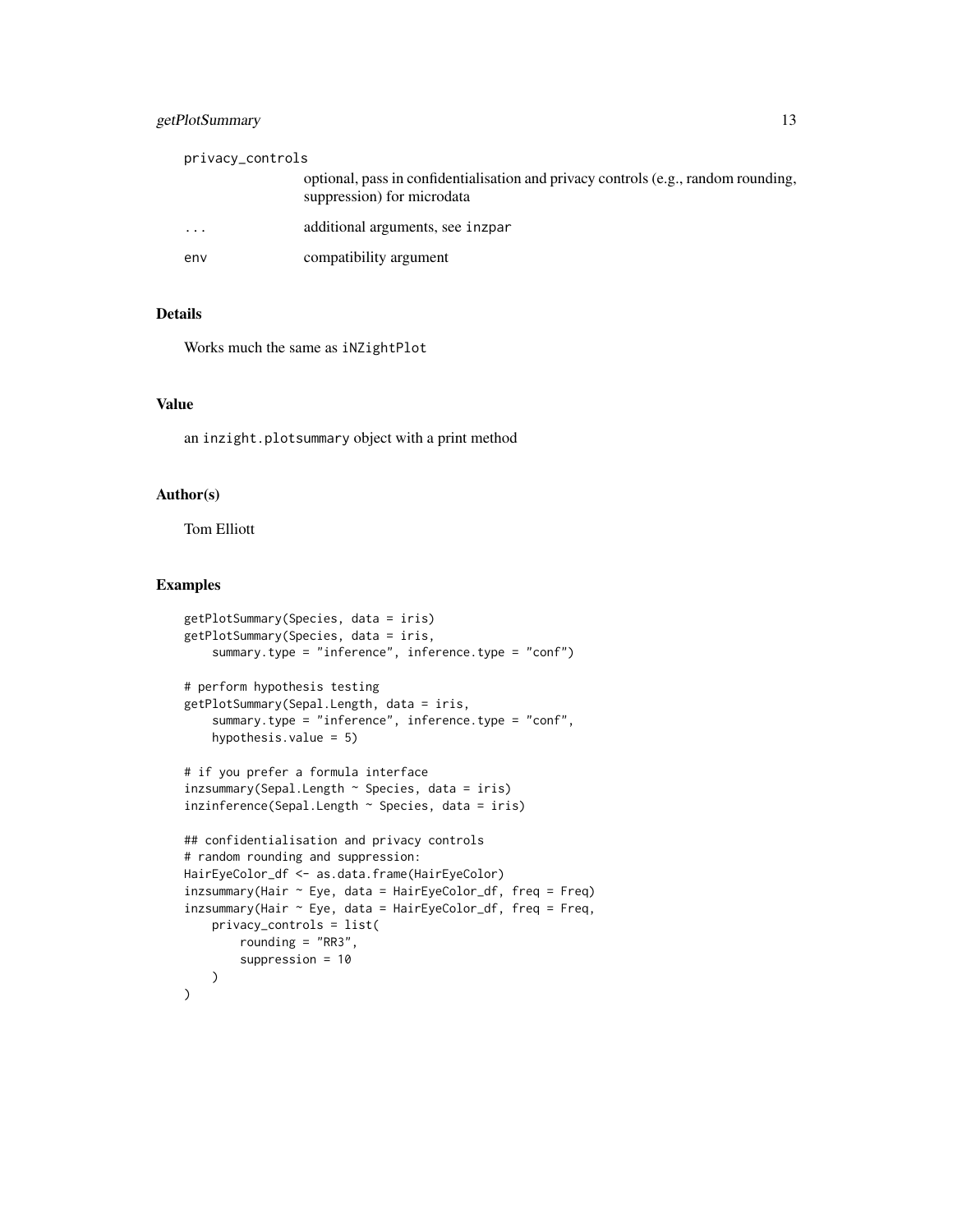<span id="page-13-1"></span><span id="page-13-0"></span>iNZightPlot *iNZight Plot*

#### Description

A general plotting function that automatically detects variable type and draws the appropriate plot. It also provides facilities to add inference information to plots, colour- and size-by variables, and can handle survey data.

#### Usage

```
iNZightPlot(
  x,
 y = NULL,g1 = NULL,g1. level = NULL,
 g2 = NULL,g2.level = NULL,varnames = list(),colby = NULL,sizeby = NULL,
  symbolby = NULL,
  extra.vars,
  locate = NULL,
  locate.id = NULL,locate.col = NULL,
  locate.extreme = NULL,
  locate.same.level = NULL,
  highlight = NULL,
  data = NULL,design = NULL,
  freq = NULL,missing.info = TRUE,
  xlab = varnames$x,
 ylab = varnames$y,
  new = TRUE,inzpars = inzpar(),
  layout.only = FALSE,
  plot = TRUE,
  xaxis = TRUE,yaxis = TRUE,
  xlim = NULL,ylim = NULL,
  zoombars = NULL,
 hide.legend = FALSE,
  df,
  env = parent.frame(),
```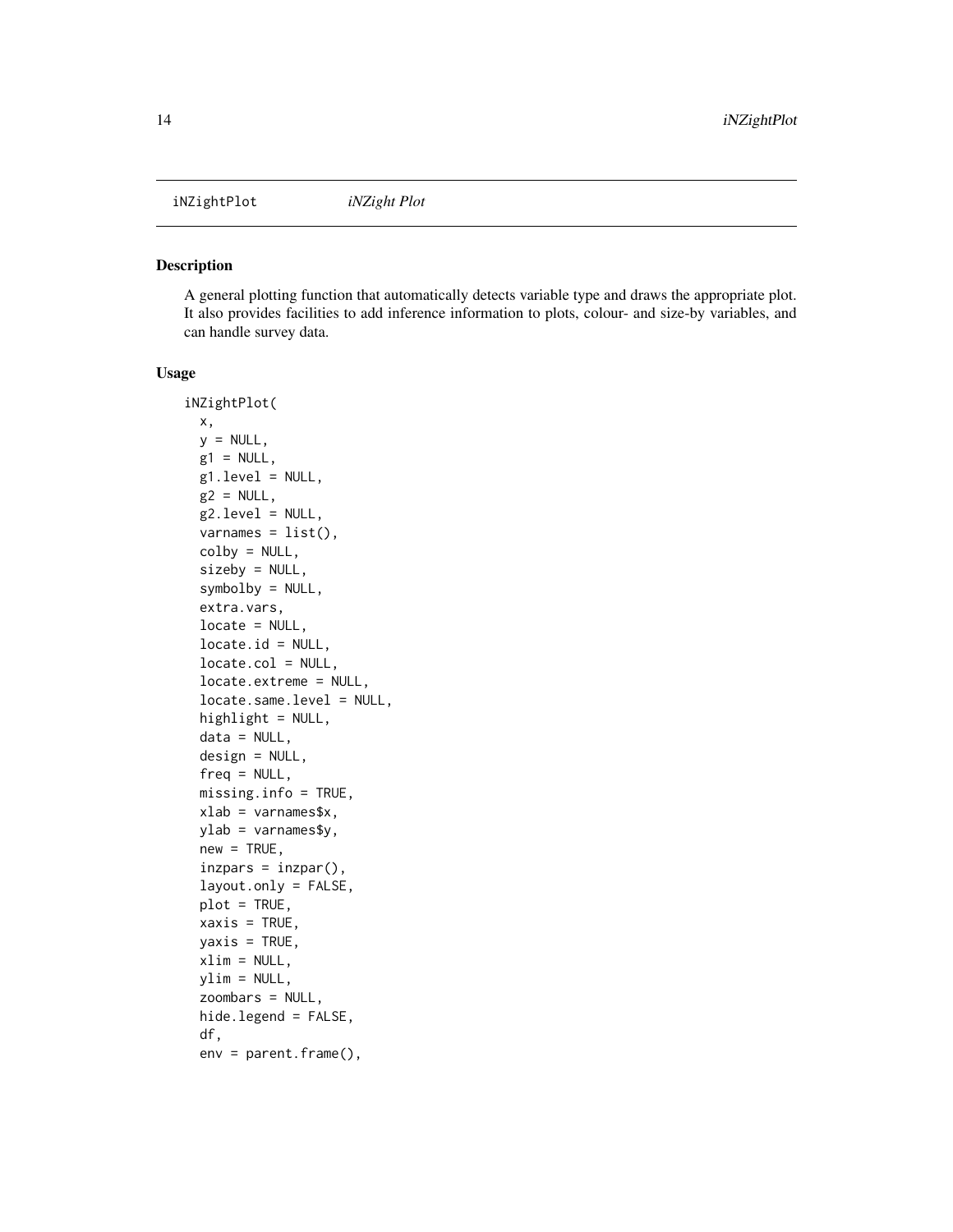...  $\mathcal{L}$ 

# Arguments

| х                 | a vector (numeric or factor), or the name of a column in the supplied data or<br>design object                                                                                                      |
|-------------------|-----------------------------------------------------------------------------------------------------------------------------------------------------------------------------------------------------|
| У                 | a vector (numeric or factor), or the name of a column in the supplied data or<br>design object                                                                                                      |
| g1                | a vector (numeric or factor), or the name of a column in the supplied data or<br>design object. This variable acts as a subsetting variable.                                                        |
| g1.level          | the name (or numeric position) of the level of g1 that will be used instead of the<br>entire data set                                                                                               |
| g <sub>2</sub>    | a vector (numeric or factor), or the name of a column in the supplied data or<br>design object. This variable acts as a subsetting variable, similar to g1                                          |
| g2.level          | same as g1.1evel, however takes the additional value "_MULTI", which pro-<br>duces a matrix of g1 by g2                                                                                             |
| varnames          | a list of variable names, with the list named using the appropriate arguments<br>$(i.e., list(x = "height", g1 = "gender"))$                                                                        |
| colby             | the name of a variable (numeric or factor) to colour points by. In the case of a<br>numeric variable, a continuous colour scale is used, otherwise each level of the<br>factor is assigned a colour |
| sizeby            | the name of a (numeric) variable, which controls the size of points                                                                                                                                 |
| symbolby          | the name of a factor variable to code point symbols                                                                                                                                                 |
| extra.vars        | the names of any additional variables to be passed through the internal functions<br>to the create and plot methods.                                                                                |
| locate            | variable to label points                                                                                                                                                                            |
| locate.id         | id of points (row numbers) to label, or an expression that evaluates as a logical<br>vector (e.g., $x > 5$ )                                                                                        |
| locate.col        | the colour to locate points if a variable is not specified                                                                                                                                          |
| locate.same.level | locate.extreme numeric, the number of extreme points to label (using Mahalanobis' distance)                                                                                                         |
|                   | name of a variable to label points with same level of as those specified with<br>'locate.id'                                                                                                        |
| highlight         | numeric vector consisting of the row numbers/IDs of points to highlight                                                                                                                             |
| data              | the name of a data set                                                                                                                                                                              |
| design            | the name of a survey object, obtained from the survey package                                                                                                                                       |
| freq              | the name of a frequency variable if the data are frequencies                                                                                                                                        |
| missing.info      | logical, if TRUE, information regarding missingness is displayed in the plot                                                                                                                        |
| xlab              | the text for the x-label                                                                                                                                                                            |
| ylab              | the text for the y-label                                                                                                                                                                            |
| new               | logical, used for compatibility                                                                                                                                                                     |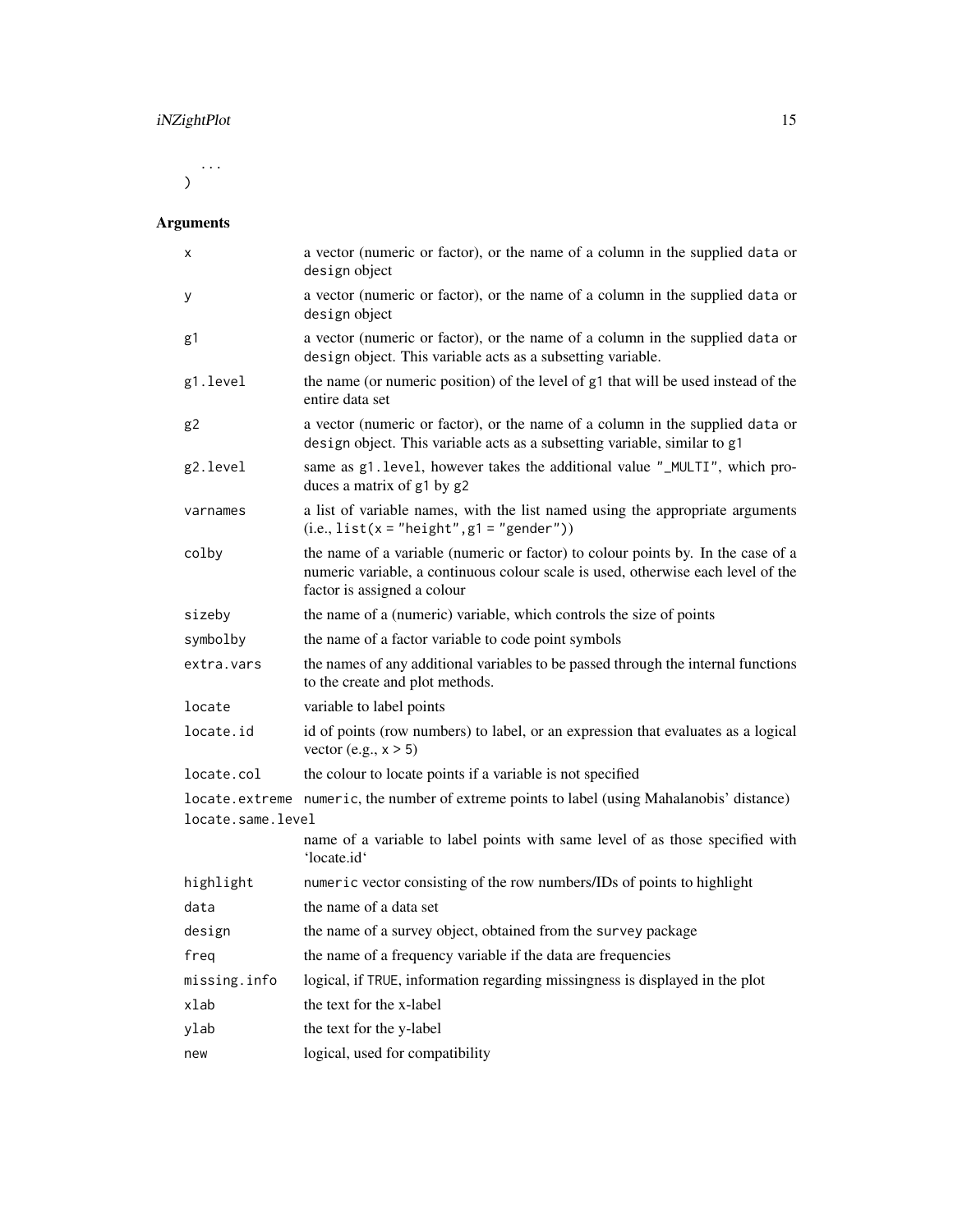| inzpars     | allows specification of iNZight plotting parameters over multiple plots                                                                                                                                                                      |
|-------------|----------------------------------------------------------------------------------------------------------------------------------------------------------------------------------------------------------------------------------------------|
| layout.only | logical, if TRUE, only the layout is drawn (useful if a custom plot is to be drawn)                                                                                                                                                          |
| plot        | logical, if FALSE, the plot is not drawn (used by summary)                                                                                                                                                                                   |
| xaxis       | logical, whether or not to draw the x-axis                                                                                                                                                                                                   |
| yaxis       | logical, whether or not to draw the y-axis                                                                                                                                                                                                   |
| xlim        | specify the x limits of the plot                                                                                                                                                                                                             |
| vlim        | specify the y limits of the plot                                                                                                                                                                                                             |
| zoombars    | numeric, length 2; when drawing a bar plot, if the number of bars is too large,<br>the user can specify a subset. The first value is the starting point (1 is the first<br>bar, etc), while the second number is the number of bars to show. |
| hide.legend | logical, if TRUE, the legend will not be drawn                                                                                                                                                                                               |
| df          | compatibility argument                                                                                                                                                                                                                       |
| env         | compatibility argument                                                                                                                                                                                                                       |
| $\ddots$ .  | additional arguments, see inzpar                                                                                                                                                                                                             |
|             |                                                                                                                                                                                                                                              |

# Details

The main goal of 'iNZightPlots' is to make it easy to beginners to explore a dataset graphically, using a suite of simple arguments to add features to their graph.

The second use of this function is within the companion software 'iNZight', providing a single function call with arguments controlled by the user through a GUI.

#### Value

An inzightplotoutput object, which contains the information displayed in the plot

#### Author(s)

Tom Elliott

bootstrap = TRUE)

# Examples

```
iNZightPlot(Species, data = iris)
iNZightPlot(Petal.Width, g1 = Species, data = iris)
iNZightPlot(Sepal.Length, Sepal.Width, data = iris,
   colby = Species)
iNZightPlot(Sepal.Length, Sepal.Width, data = iris,
   colby = Species, trend = c("linear", "quadratic"),trend.by = TRUE, trend.parallel = FALSE)
# add inference information
iNZightPlot(Petal.Width, data = iris,
    inference.type = "conf", inference.par = "mean")
iNZightPlot(Petal.Width, data = iris,
   inference.type = "conf", inference.par = "mean",
```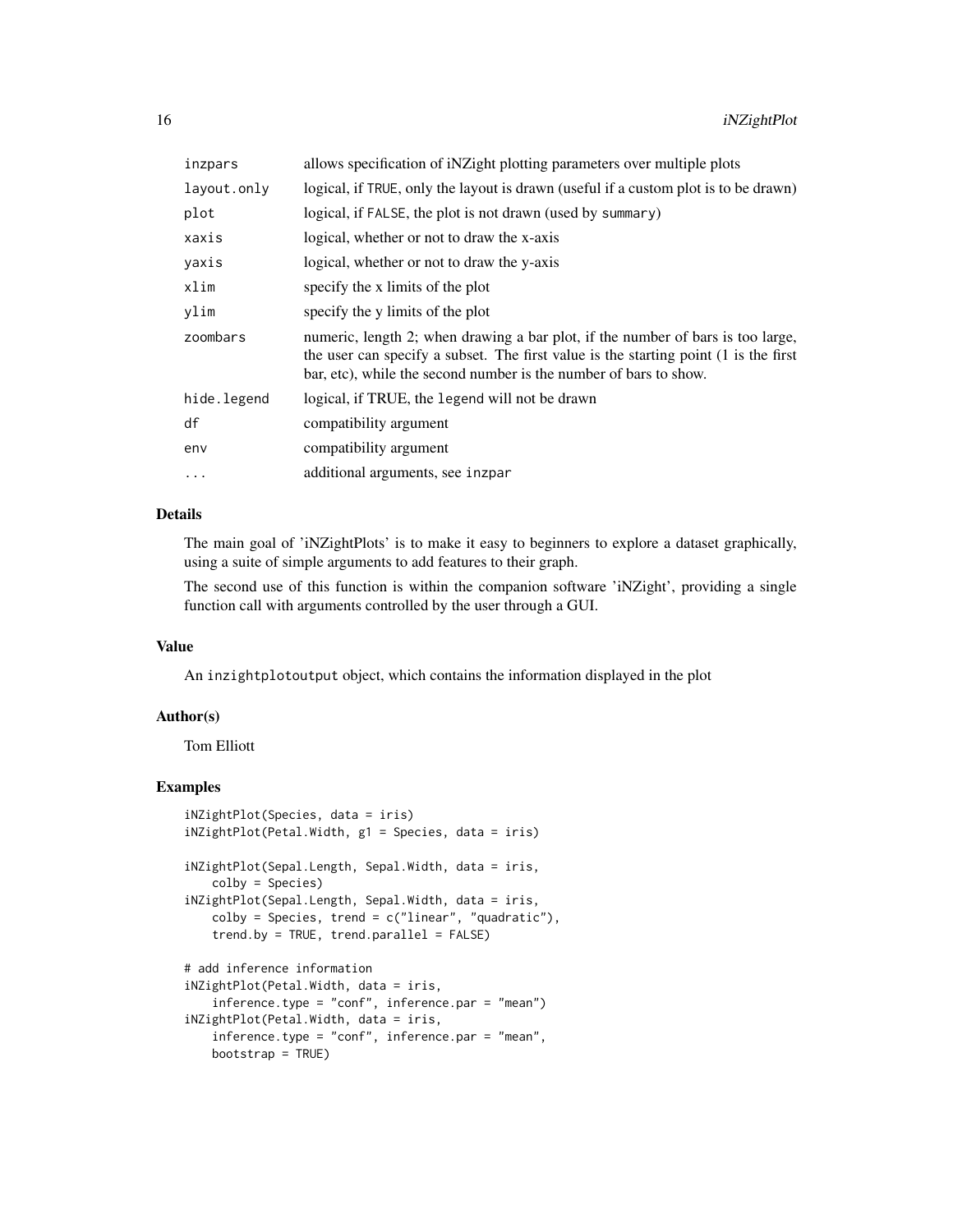```
# alternatively, use the formula interface
inzplot(Sepal.Length ~ Sepal.Width | Species, data = iris)
```
inzinference *iNZight Inference Method*

# Description

A generic function used to generate inferential information for objects within the iNZight ecosystem.

# Usage

```
inzinference(x, ..., env = parent-frame())## S3 method for class 'formula'
inzinference(
 x,
 data = NULL,
 design = NULL,
 type = c("conf", "comp"),
  ...,
 env = parent.frame()
\mathcal{L}
```
#### Arguments

| x          | An object                                                                                                                                         |
|------------|---------------------------------------------------------------------------------------------------------------------------------------------------|
| $\ddots$ . | additional arguments for methods                                                                                                                  |
| env        | an environment to evaluate things                                                                                                                 |
| data       | Dataset to plotq                                                                                                                                  |
| design     | A survey design to use                                                                                                                            |
| type       | Type type of inference to obtain, one of 'conf' or 'comp' for confidence intervals<br>and comparison intervals, respectively (currently ignored). |

# Value

The output depends on the type of input, and consists of a inference object with a print method.

# Methods (by class)

• formula: Wrapper for getPlotSummary to obtain inference information about a plot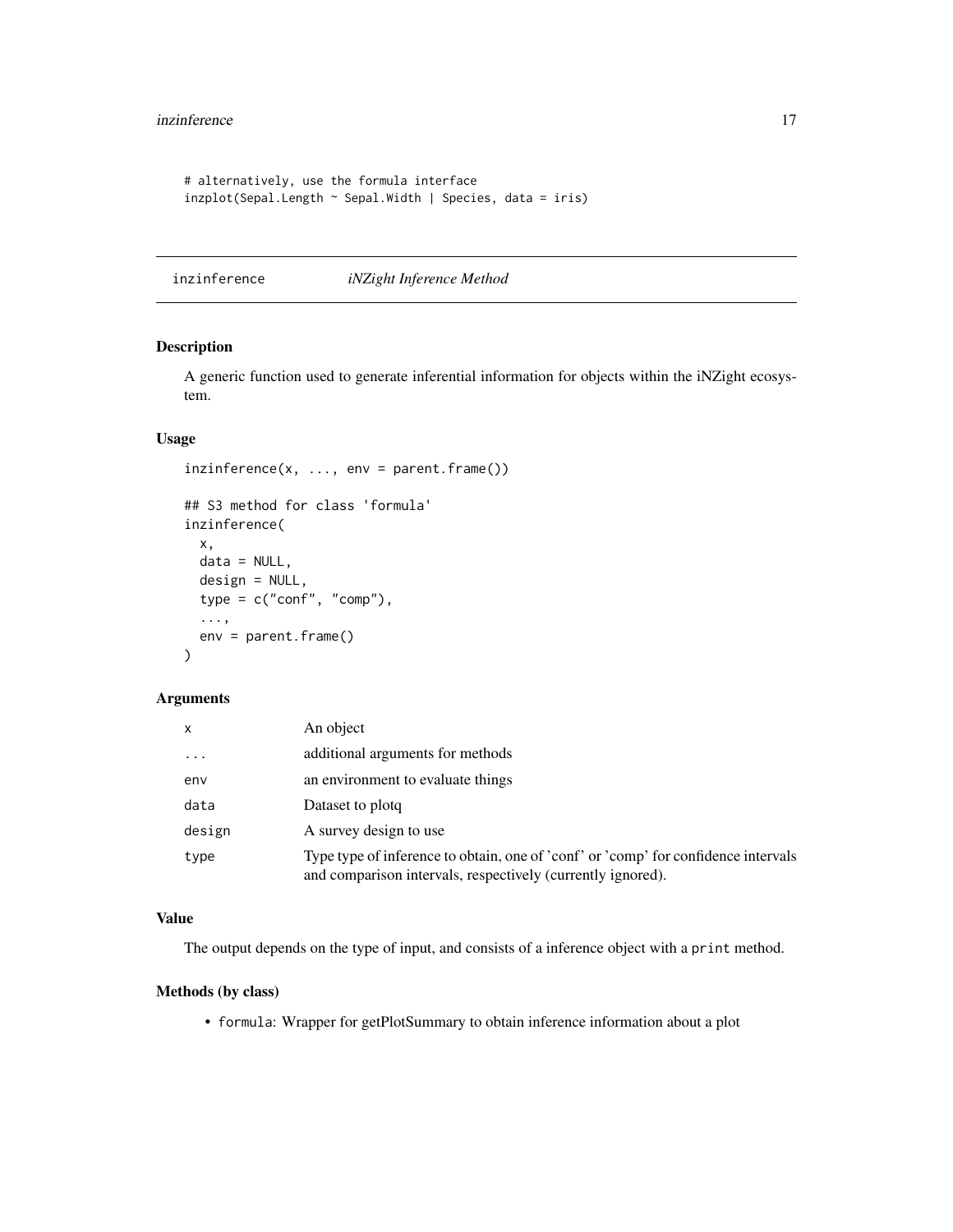<span id="page-17-1"></span><span id="page-17-0"></span>

Used to obtain a colour palette of a given name. A list of available palettes can be obtained by 'cat\_palette\_names()' and 'cont\_palette\_names()'.

#### Usage

inzpalette(palette) cat\_palette\_names() cont\_palette\_names()

# Arguments

palette the name of a palette

#### Value

a colour palette function with single argument 'n'

# Functions

- cat\_palette\_names: List of categorical colour palettes
- cont\_palette\_names: List of continuous colour palettes

#### Author(s)

Tom Elliott

# Examples

 $plot(1:5, pch = 19, col = inzpalette("bright") (5))$ 

# for a list of palette names cat\_palette\_names() cont\_palette\_names()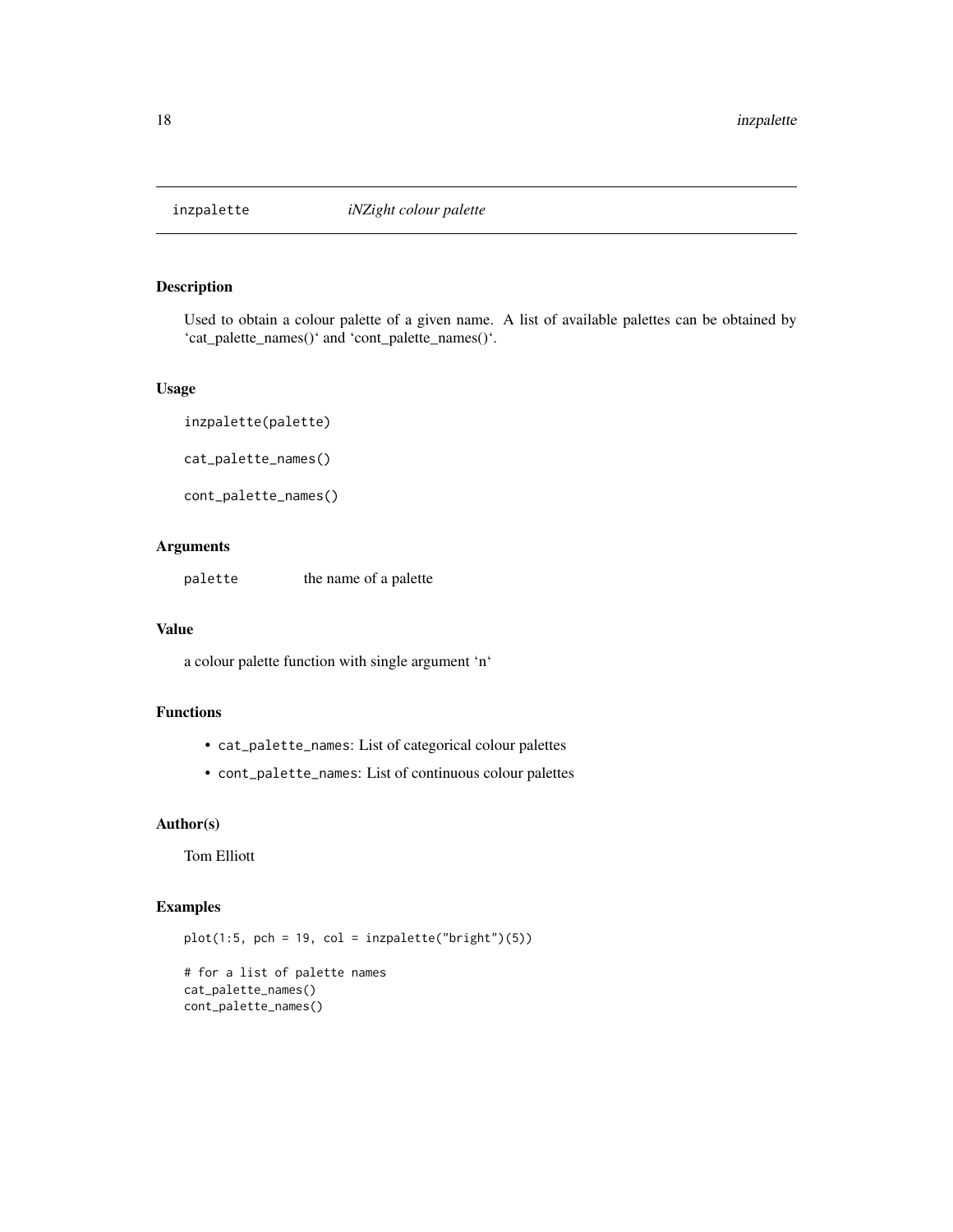<span id="page-18-0"></span>

Plotting parameters for iNZight Plots

#### Usage

```
inzpar(..., .viridis = requireNamespace("viridis", quietly = TRUE))
```
#### Arguments

| $\cdot$ $\cdot$ $\cdot$ | If arguments are supplied, then these values are set. If left empty, then                         |
|-------------------------|---------------------------------------------------------------------------------------------------|
| .viridis                | checks if the viridis package is installed; or can be turned off the default list is<br>returned. |
|                         |                                                                                                   |

#### Details

A whole suite of parameters that can be used to fine-tune plots obtained from the iNZightPlot function. The parameters include both plot type, style, and appearance.

'pch' the plotting symbol to be used; default is '21' (circle with fill)

- 'col.pt' the colour of points. this can either be a single value, or a vector of colours if colby is specified
- 'col.fun' a function to use for colouring points, etc., or the name of a palette, see inzpalette
- 'col.emph', 'col.emphn' emphasize the chosen level of a colour by variable. For numeric colour by, col.emphn specifies the number of quantiles to use.
- 'emph.on.top' if TRUE, emphasised points will be positioned on top

'col.default' the default colour functions, containing a list with entries for 'cat' and 'cont' variables

'col.missing' the colour for missing values; default is a light grey

'reverse.palette' logical, if TRUE the palette will be reversed

'col.method' the method to use for colouring by a variable, one of 'linear' or 'rank'

'cex' the overall scaling for the entire plot; values less than 1 will make the text and points smaller, while values larger than 1 will magnify everything

'cex.pt' the scaling value for points

'cex.dotpt' the scaling value for points in a dotplot. Note, this is not multiplicative with 'cex.pt'

'cex.lab' the scaling value for the plot labels

'cex.axis' the scaling value for the axis labels

'cex.main' the scaling value for the main plot title

'cex.text' the scaling value for text on the plot

'resize.method' one of 'proportional' (default) or 'emphasize'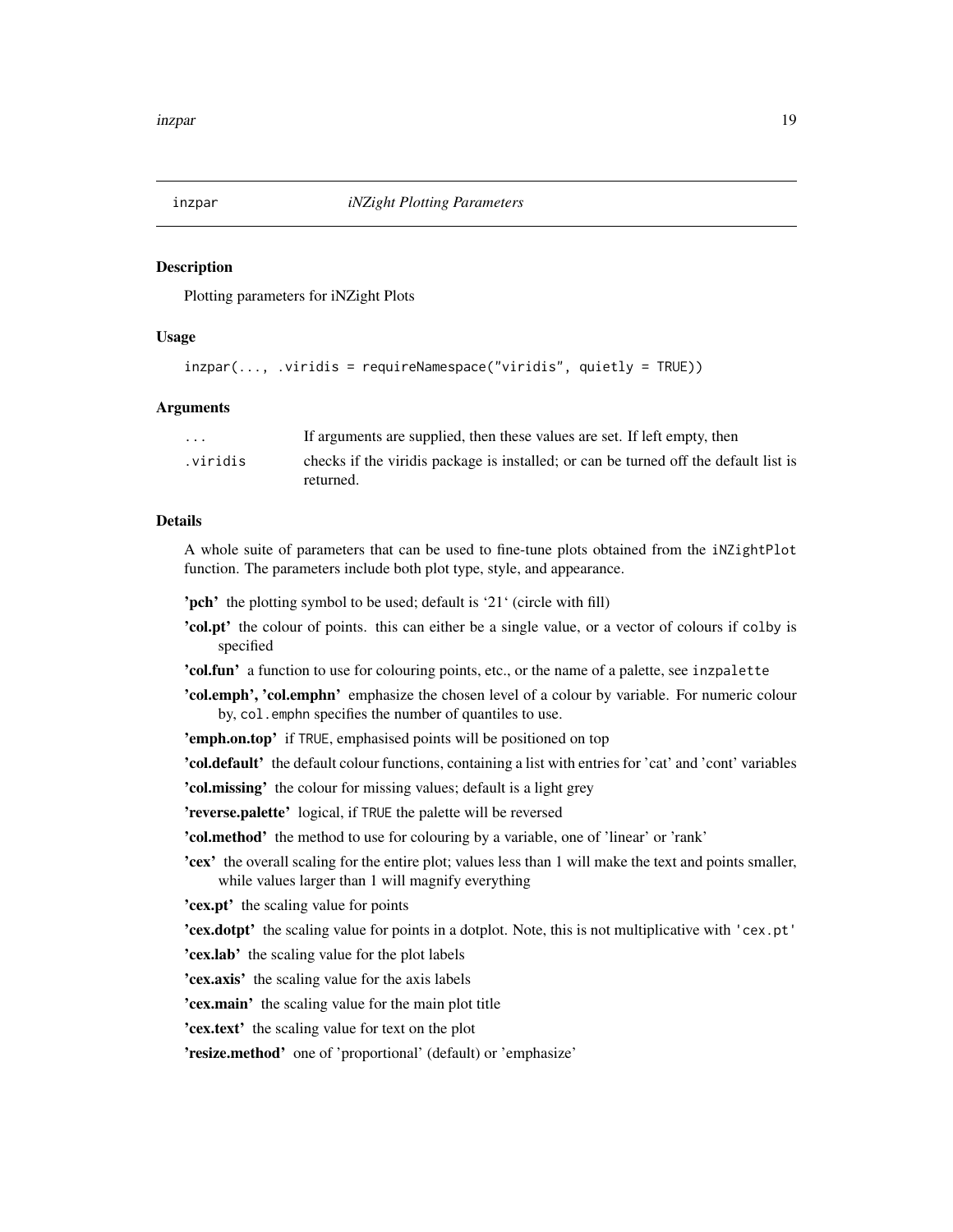'alpha' transparency setting for points; default is 1, 0 is fully transparent

- 'bg' the background colour for the plot
- 'grid.lines' logical to control drawing of axis grid lines
- 'col.grid' if 'grid.lines' is TRUE, this controls the colour of them. The default is 'default', which will choose a colour based on the value of 'bg')
- 'fill.pt' the fill colour for points; default is "transparent"
- 'lwd' the line width of lines (for joining points)
- 'lty' the line type of lines (for joining points)
- 'lwd.pt' the line width used for points; default is 2
- 'col.line' the colour of lines used to join points
- 'col.sub' vector of up to two colours for the background of subplot labels. If only one specified, it is used for both.
- 'locate.col.def' the default colour for locating points
- 'highlight.col' colour to use for highlighting points
- 'jitter' the axes to add jitter to. Takes values " $x''$ , " $y''$ , or " $xy''$  (default is en empty string, "")

'rugs' the axes to add rugs to. Takes same values as jitter

- 'trend' a vector containing the trend lines to add to the plot. Possible values are c("linear","quadratic","cubic")
- 'smooth' the smoothing (lowess) for the points. Takes a value between 0 and 1 (the default, 0, draws no smoother)
- 'smoothby.lty' the line type used for smoothers if trend.by = TRUE
- 'quant.smooth' if quantile smoothers are desired, they can be specified here as either the quantiles to smooth over (e.g., c(0.25,0.5,0.75)), or "default", which uses the sample size to decide on an appropriate set of quantile smoothers
- 'LOE' logical, if TRUE, then a 1-1 line of equality is drawn
- 'join' logical, if TRUE, then points are joined by lines
- 'lines.by logical, if join = TRUE and colby is specified, points are joined by the specified variable
- 'col.trend' a named list of colours to be used for drawing the lines. The default is list(linear = "blue",quadratic = "red",cubic = "green4")
- 'lty.trend' a named list of line types for various types of trend lines. The default is list(linear  $= 1$ , quadratic = 2, cubic = 3)
- 'trend.by' logical, if TRUE, then trend lines are drawn separately for each group specified by colby
- 'trend.parallel' logical, if TRUE, the trend lines by group are given the same slope; otherwise they are fit independently
- 'col.smooth' the colour of the smoother
- 'col.LOE' the colour of the line of equality
- 'lty.LOE' the line type of the line of equality

'boxplot' logical, if TRUE, a boxplot is drawn with dotplots and histograms

'box.lwd', 'box.col', 'box.fill' the line width, colour, and fill colour for the box plot drawn

'bar.lwd', 'bar.col', 'bar.fill' the line width, colour, and fill colour of bars in a bar plot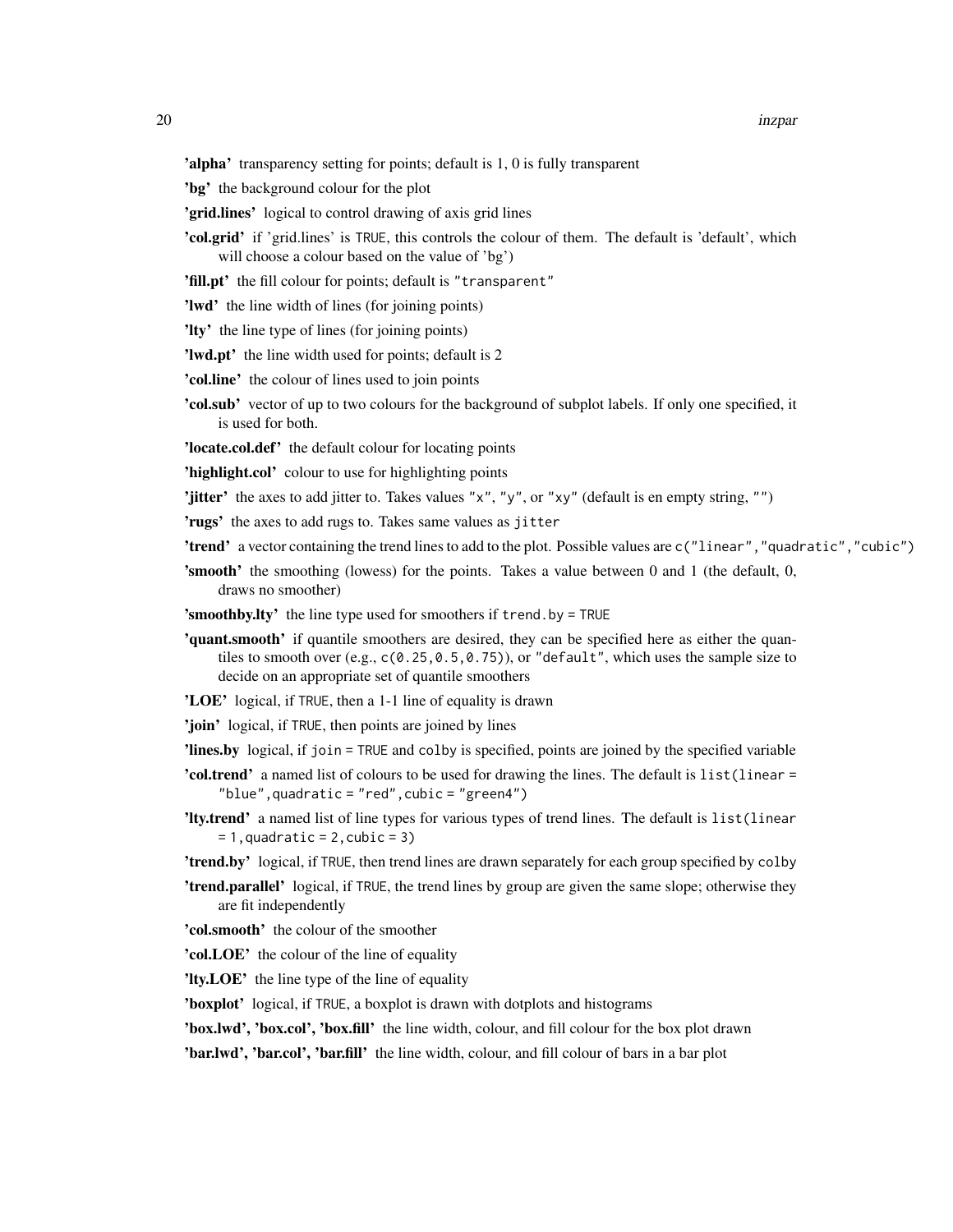#### inzpar 21

'bar.counts' logical, if TRUE bar graphs will display counts instead of percentages (the default)

'full.height' may no longer be necessary ...

'inf.lwd.comp', 'inf.lwd.conf' the line width of comparison and confidence intervals, respectively

- 'inf.col.comp', 'inf.col.conf' the colour of comparison and confidence intervals, respectively. These take a length 2 vector, where the first element is used for normal inference, while the second is used for bootstrap intervals
- 'inference.type' the type of inference added to the plot. Possible values are c("comp","conf")
- **'inference.par'** the parameter which we obtain intervals for. For a dotplot or histogram, this can be either "mean" or "median"; for bar plots it can be "proportion"
- 'ci.width' the width of confidence intervals, default 0.95 for a 95% confidence interval
- 'bs.inference' logical, if TRUE, then nonparametric bootstrap simulation is used to obtain the intervals

'min.count' the min count for barplots inference; counts less than this are ignored

- 'n.boot' the number of bootstrap simulations to perform
- **'large.sample.size'** sample sizes over this value will use a large-sample plot variant (i.e., scatter plots will become hex plots, dot plots become histograms)

'largesample' logical, if TRUE, then the large-sample plot variance is used

**'scatter.grid.bins'** the number, N, of bins to use for the scatter-grid plot, producing an N  $\bar{x}$  N matrix

'hex.bins' the number of bins to use for hexagonal binning

- 'hex.style' the style of the hexagons, one of "size" or "alpha"
- 'hex.diffuse' logical, Pass on rounding error to nearest not-yet-drawn hexes so that rare classes get represented
- 'hist.bins' the number of bins to use for the histogram (The default NULL uses point size to approximate dot plot)
- 'quant.cutoff' if quant.smooth = "default", these sample size values are used to determine which quantiles are drawn
- 'plottype' used to override the default plot type. Possible values, depending on data type, include c("scatter"|"grid"|"hex"|"dot"|"hist")
- 'matchplots' logical, if TRUE, then the type of plot is kept consistent between different subsets
- 'match.limits' a vector of two values used to decide whether to use all small-sample or all largesample plots
- 'xlim' a vector defining the x axis limits (default NULL will use the data)

'ylim' a vector defining the y axis limits (default NULL will use the data)

'transform' a list of variable transformations (e.g.,  $list(x = 'log'))$ )

'plot.features' a list containing any additional features for new plots (e.g., maptype)

'round' integer specifying optional rounding of numerical output, default NA (ignored)

'round\_percent' integer specifying rounding for percentages (default 2)

'signif' integer specifying number of significant figured in numeric output (default 2). Ignored if round is not NA.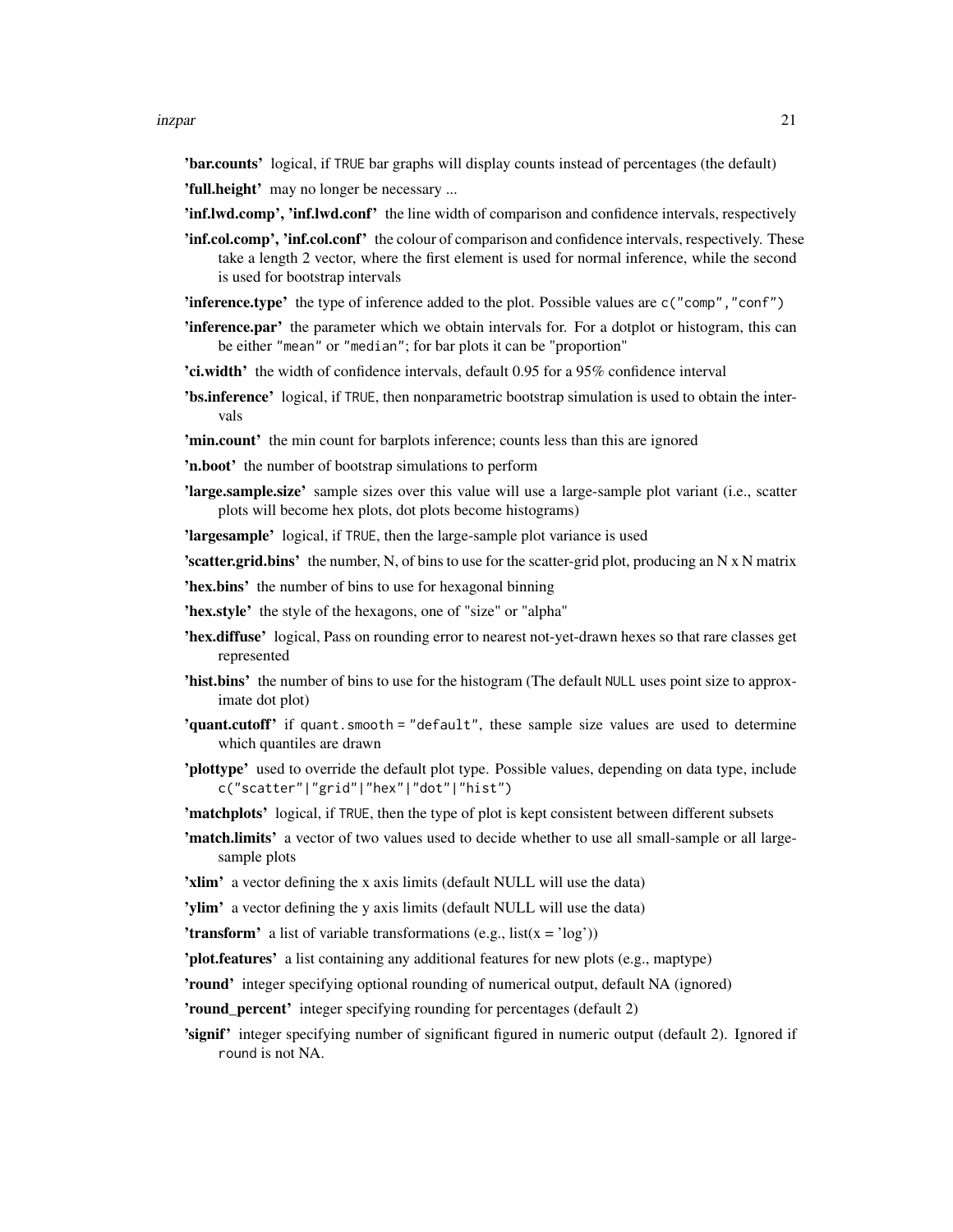# <span id="page-21-0"></span>Value

an object of class inzpar.list

#### Examples

```
# arguments can be passed directly to \code{iNZightPlot}
iNZightPlot(Sepal.Length, data = iris, col.pt = "red",
   box.col = "blue", box.fill = "green")# or stored and passed to it (only pars relevant to the current
# plot are used)
mypar <- inzpar(col.pt = "red", box.col = "blue", box.fill = "green",
    trend = "linear", trend.by = TRUE)
inzplot(Sepal.length ~ Species, data = iris, inzpar = mypar)iNZightPlot(Sepal.Length, Sepal.Width, data = iris, inzpar = mypar,
    colby = Species)
```
inzplot *iNZight Plot Method*

#### Description

A generic function used to plot objects within the iNZight ecosystem.

#### Usage

```
inzplot(x, ..., env = parent-frame())
```
## S3 method for class 'formula'  $inzplot(x, data = NULL, design = NULL, ..., env = parent-frame())$ 

#### Arguments

| x                       | A formula in the form of $y \sim x \mid g$ . See Details. |
|-------------------------|-----------------------------------------------------------|
| $\cdot$ $\cdot$ $\cdot$ | Any arguments to pass to <b>indum</b>                     |
| env                     | the parent environment to pass to the plot function       |
| data                    | Dataset to plotg                                          |
| design                  | A survey design to use                                    |

#### Details

inzplot is a simple wrapper around the [iNZightPlot](#page-13-1) function.

There are four options for the formula passed in:

y will produce a plot of the single variable y.

 $y \sim x$  will produce a plot of y against x.

 $y \sim x$  | g1 will produce a plot of y against x subset by g1.

 $y \sim x$  | g1 + g2 will produce a plot of y against x subset by g1 and g2.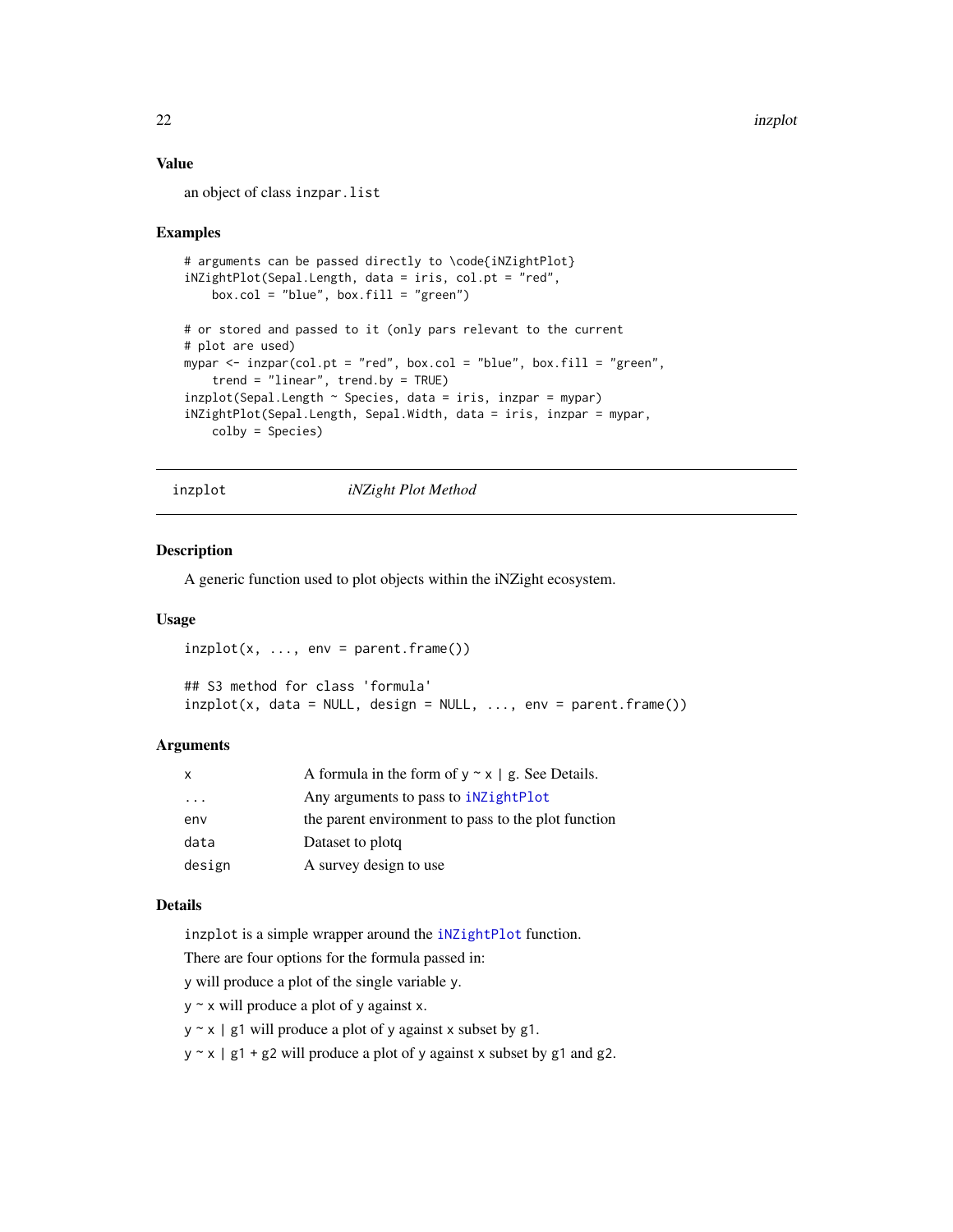## <span id="page-22-0"></span>inzsummary 23

# Value

The output depends on the type of input, but is usually called for the side-effect of producing a plot. An inzightplotoutput object, which contains the information displayed in the plot

# See Also

iNZightPlot

#### Examples

```
data("CO2")
inzplot(~uptake, data = CO2)
inzplot(uptake ~ Treatment, data = CO2)inzplot(uptake ~ Treatment ~ | Type, data = CO2)inzplot(uptake ~ Treatment | Type,
data = CO2, g1. level = "Quebec")
```
# inzsummary *iNZight Summary Method*

# Description

A generic function used to summarize objects within the iNZight ecosystem.

#### Usage

```
inzsummary(x, ..., env = parent-frame())## S3 method for class 'formula'
inzsummary(x, data = NULL, design = NULL, ..., env = parent-frame())
```
# Arguments

| x      | An object                         |
|--------|-----------------------------------|
| .      | additional arguments for methods  |
| env    | an environment to evaluate things |
| data   | Dataset to plotq                  |
| design | A survey design to use            |

#### Value

The output depends on the type of input, and consists of a summary object with a print method.

#### Methods (by class)

• formula: Wrapper for getPlotSummary to obtain summary information about a plot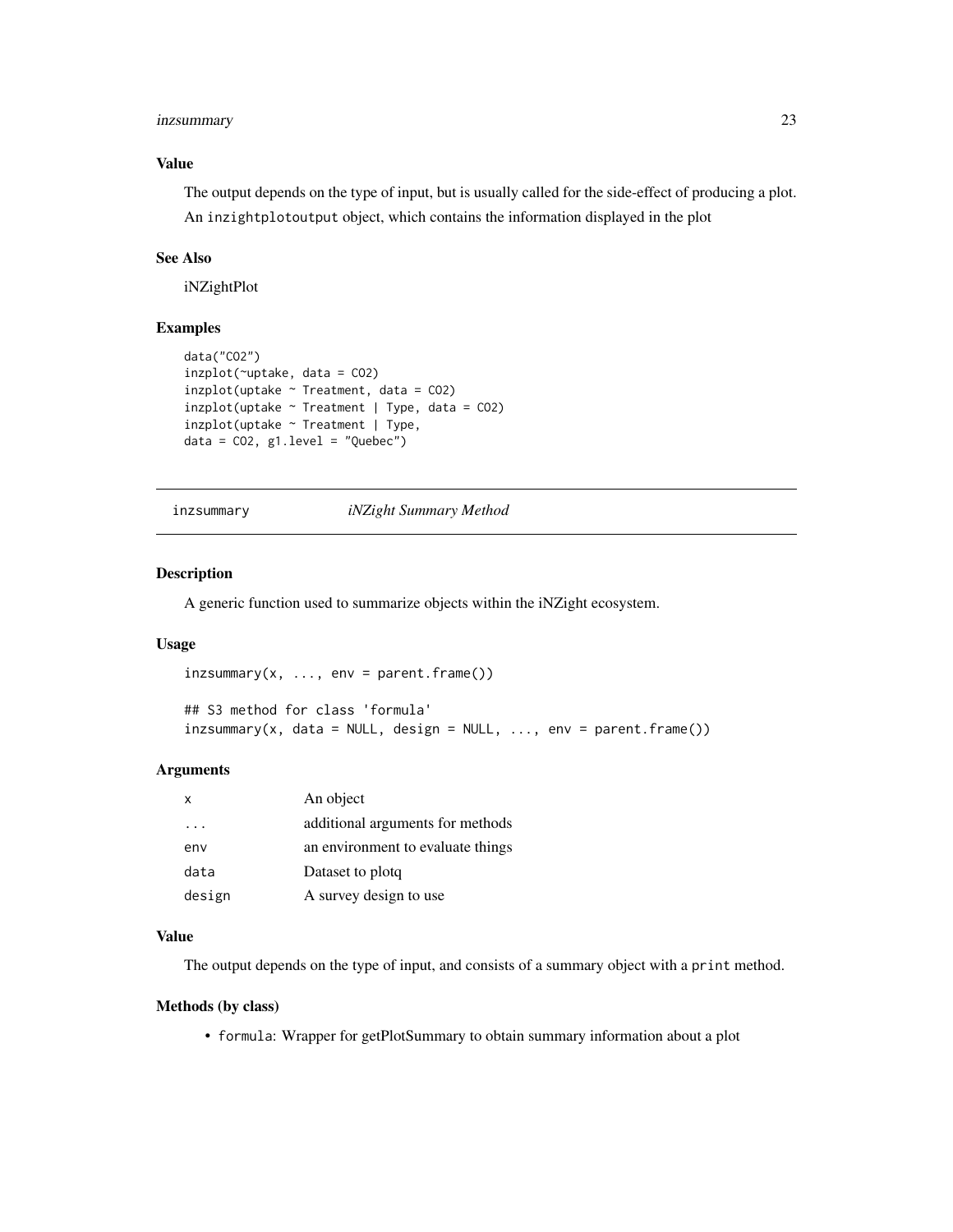<span id="page-23-0"></span>

Mend a plot call based on valid parameters

#### Usage

mend\_call(call, data, design\_name, plot)

# Arguments

| call        | a plot call string, or expression                  |
|-------------|----------------------------------------------------|
| data        | the dataset                                        |
| design_name | name of the design, if any                         |
| plot        | the result of inzplot, inzsummary, or inzinference |

# Value

a plot call with extraneous arguments removed

| print.inzHTML | Print method for 'inzHTML' object |
|---------------|-----------------------------------|
|               |                                   |

# Description

The default action is for the URL to be 'printed' (opened) in the browser, unless 'viewer' is specified as something else. If 'viewer = NULL', then the URL is printed as a character string.

## Usage

```
## S3 method for class 'inzHTML'
print(x, viewer = getOption("viewer", utils::browseURL), ...)
```
#### Arguments

| X        | a URL that will be printed                     |
|----------|------------------------------------------------|
| viewer   | the viewing function to use to display the URL |
| $\cdots$ | additional arguments                           |

#### Value

NULL (it's a print function, after all)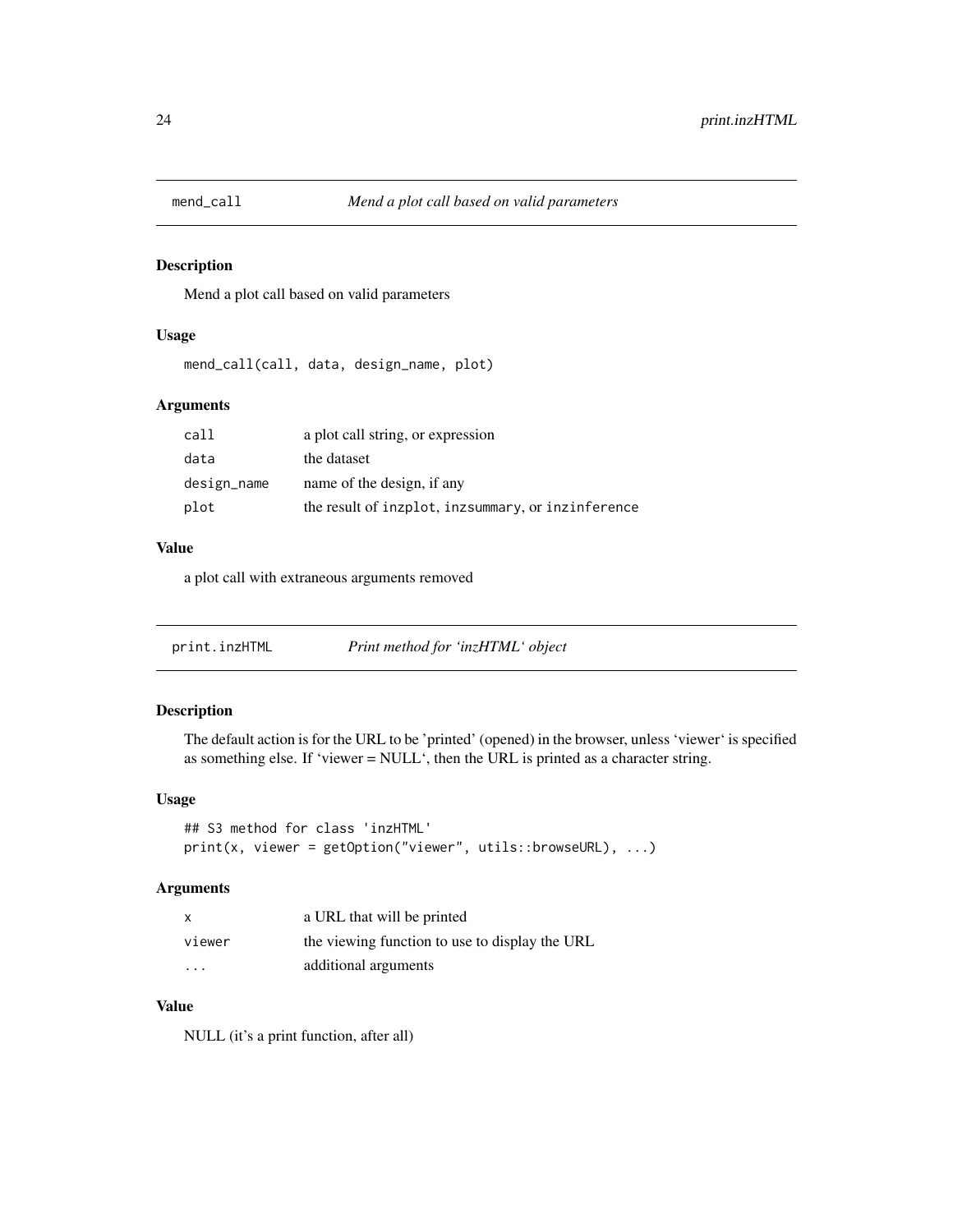<span id="page-24-0"></span>snz\_privacy\_controls *Statistics New Zealand Privacy Controls*

# Description

Based off Microdata Output Guide 2020 v5-1

# Usage

```
snz_privacy_controls(type = c("survey"), weighted = type == "survey", ...)
```
# Arguments

| type                    | the type of data, used to specify the correct rules. Currently only survey $(4.0.1)$<br>data is supported. |
|-------------------------|------------------------------------------------------------------------------------------------------------|
| weighted                | logical indicating if the results are a weighted survey design or not.                                     |
| $\cdot$ $\cdot$ $\cdot$ | additional arguments, used to override defaults                                                            |

### Value

a list of privacy control rules